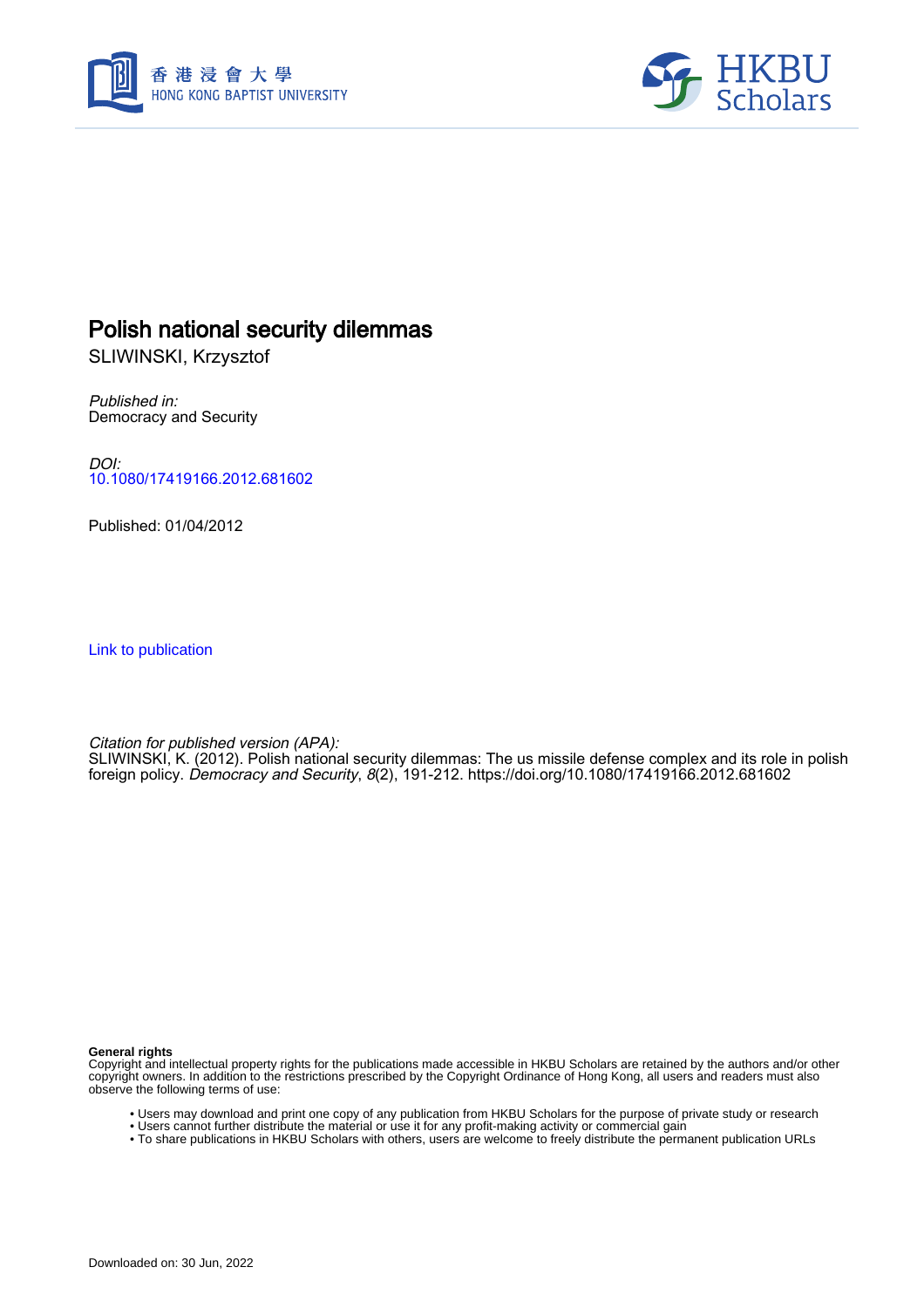### **Polish National Security Dilemmas:**

### **The US missile defense complex and its role in Polish Foreign Policy**

### **Abstract**

*This article examines fundamental dilemmas concerning contemporary Polish Security Policy. Firstly, it addresses the question of US missile defense complex and its place in Polish politics.*

*Secondly, it employs Foreign Policy Analysis tools with special attention to the agency-structure nexus. Specifically, it analyses three distinct dimensions: intentional, dispositional and structural. The author claims that Polish attitudes towards US missile defense are a result of Polish-US and Polish-Russian relations. Although evidence suggests that public attitudes towards US missile defense complex in Poland are affected by the threat of international terrorism, the issue should be seen within a broader geopolitical perspective.*

### **Introduction**

A year after the 9/11 terrorist attacks against the US, one of the leading Polish opinion research centers<sup>1</sup> published its report on the threat of war as perceived by Polish society. The biggest number of respondents (37 per cent) saw the Israeli-Palestinian conflict as the major threat to international peace at that time. <sup>2</sup> Terrorism ranked second with 31 per cent believing it was the greatest threat of all. At the same time, less than half of respondents (39 per cent) held that international conflicts could pose a direct threat to Polish national security. Five years later in 2006, in another survey by the same research center, 65 per cent of the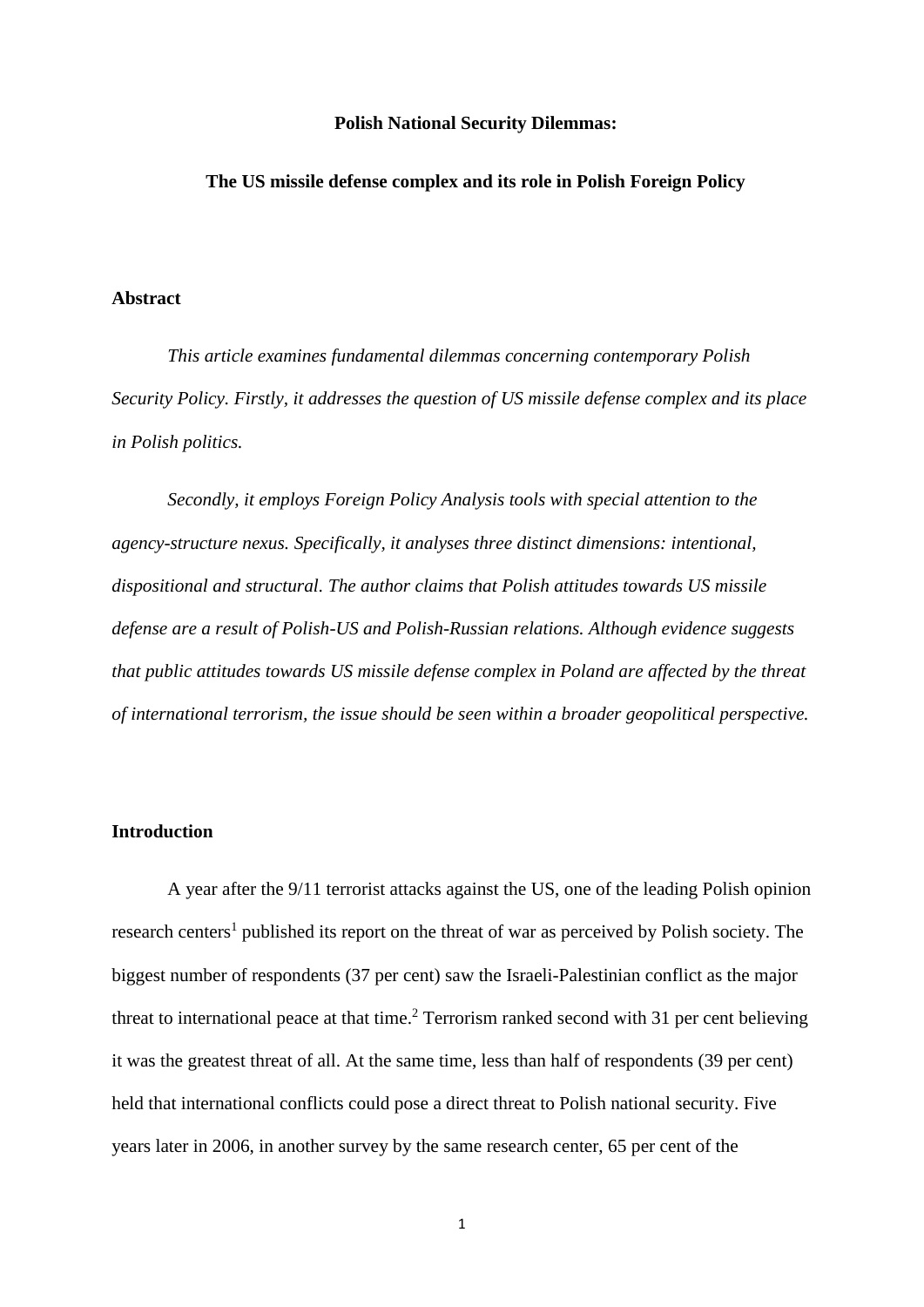respondents saw a direct link between the participation of Polish troops in international military operations in Iraq and Afghanistan and potential terrorist attacks carried out by Islamic fundamentalists. According to the very same survey, 61 per cent conceived of a probability of such attacks as caused by the anticipated construction of a US missile defense complex in Poland.<sup>3</sup>

In recent years, Polish public debate has revolved around the issues of international terrorism, the role of the United States in international relations and the role of NATO (including regional implications of those issues) especially Complex, from the perspective of Foreignheld view among experts that Polish attitudes towards the US missile defense program is a result of Polish-US relations.<sup>4</sup>

This article looks at one of the fundamental dilemmas in Polish security policy, the participation in the European Interceptor Site or the US Missile Defense Complex, from the perspective of Foreign Policy Analysis with special attention to the agency-structure approach. In doing so, it draws on Walter Carlsnaes's approach, which examines how foreign policy actions are linked together in the form of intentions, cognitive-psychological factors and the various structural phenomena characterizing societies and their environments. Hence explanations of actual foreign policy actions must be able to give accounts that do not by definition exclude or privilege any of these types of independent variables.<sup>5</sup> In this respect a tripartite framework is employed in order to analyze the decision of the Polish government to participate in the American missile defense initiative.

The first part of the article introduces the main idea and origin of the US missile defense complex in Poland, providing a factual and objective background. The second, third and fourth parts analyze intentional, dispositional and structural dimensions of a foreign policy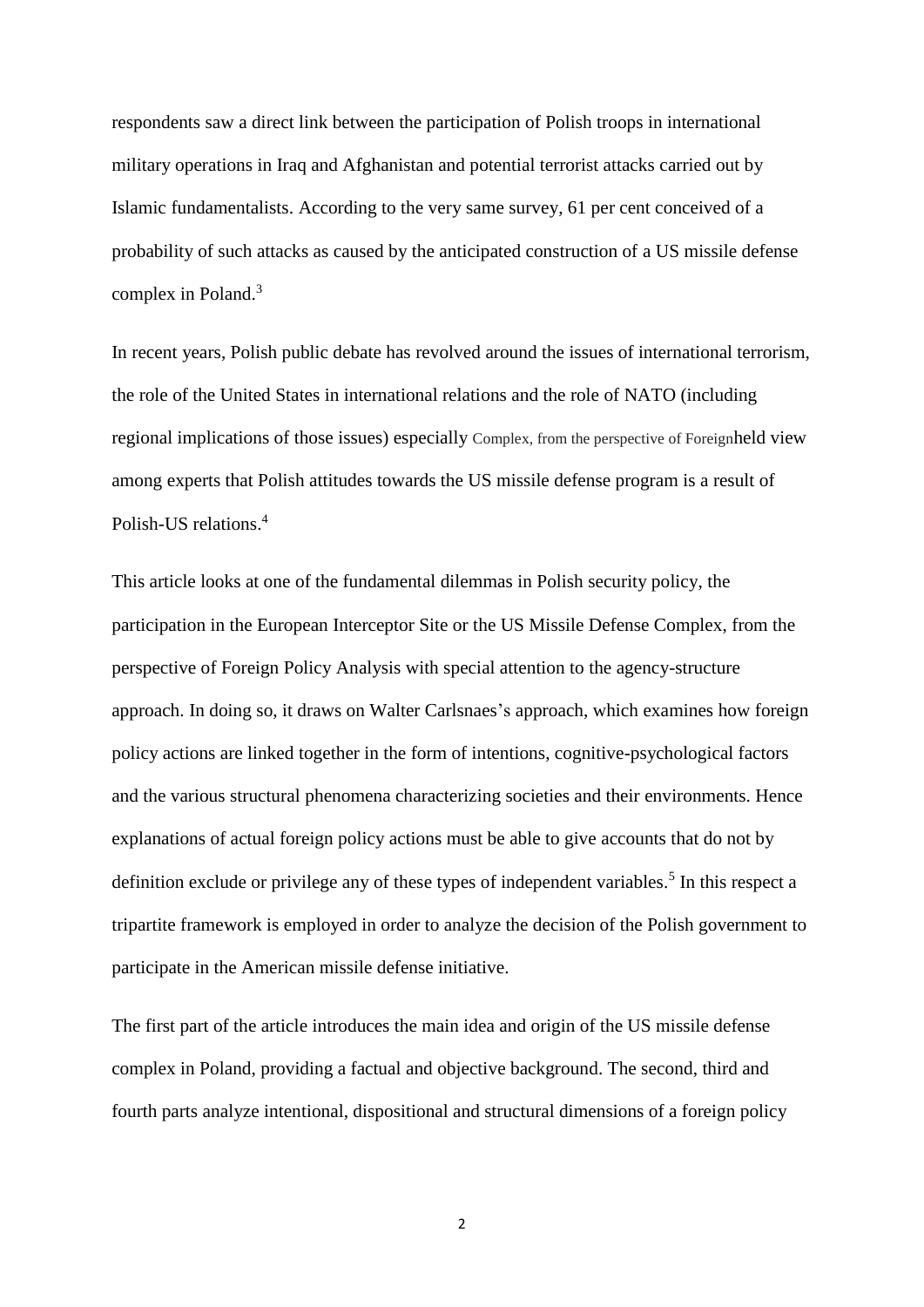action seen as an agreement to engage with the US in missile defense. In conclusion, a broader geopolitical perspective of the 'politics of the shield' is explained.

# **Background**

As early as 2002, the first talks began between the US administration and authorities from Eastern European countries over the possibility of mounting a European base to intercept long-range missiles. According to US officials, a site similar to the US base in Alaska would help protect the US and Europe from missiles fired from the Middle East or North Africa.<sup>6</sup> Formal negotiations with the Polish government were launched in February 2007, eliciting an immediate Russian response. The Kremlin warned that if the United States refused to abandon its plans to deploy ten interceptor missiles and radar in Poland and the Czech Republic, it would place short-range nuclear missiles on its borders with NATO.<sup>7</sup> On August 20, 2008, US Secretary of State Condoleezza Rice and Poland's Foreign Minister Radosław Sikorski signed the 'Agreement Between the Government of the United States of America and the Government of the Republic of Poland Concerning the Deployment of Ground-Based Ballistic Missile Defense Interceptors in the Territory of the Republic of Poland'.<sup>8</sup> After President Obama and the new democratic administration took the reins of power in early 2009, plans changed in response to bold statements from Dmitry Medvedev and Vladimir Putin and a lot of skepticism from Western European countries. On September 17, 2009 the White House issued a statement saying that the US "no longer planned to move forward" with the project. According to President Obama, new intelligence had shown Iran was pursuing short- and medium-range missile development, rather than long-range, necessitating a shift in strategy.<sup>9</sup>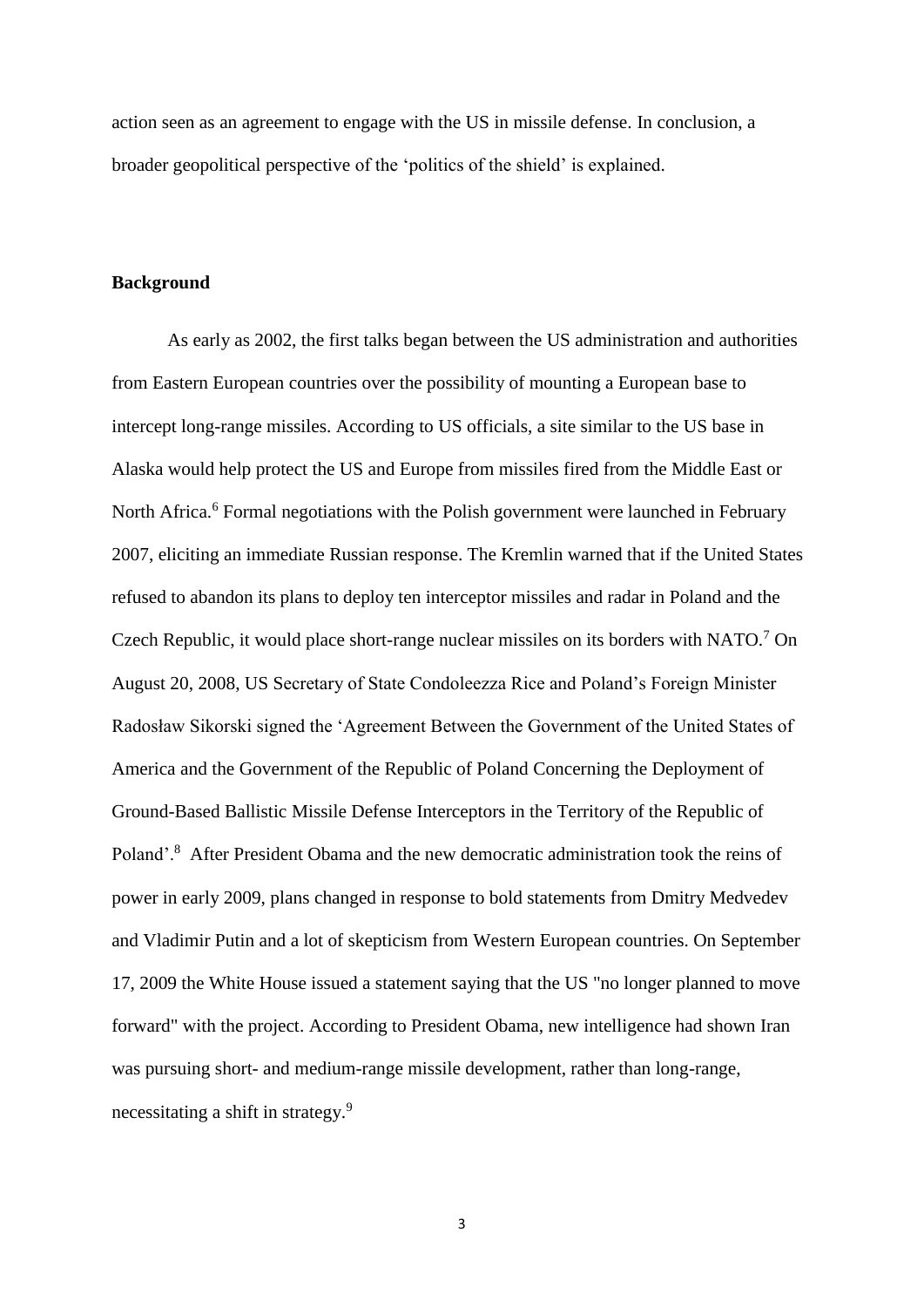On July 3 the protocol amending the Ballistic Missile Defense Agreement between the Government of the United States of America and the Government of the Republic of Poland was signed. The document stipulates that the Missile Defense Complex (to be localized in Słupsk-Redzikowo – in northern Poland) will no longer include Ground Based Interceptors (GBIs).<sup>10</sup> Instead, since May 2010, Poland has installed a battery of Patriot launchers. The system will be integrated into the Polish air defense system until 2012. In the future, SM-3s (Standard Missile 3) are to be stationed on Polish soil as well.<sup>11</sup> Heads of state and governments participating in the meeting of the North Atlantic Council in Lisbon issued the "Lisbon Summit Declaration" on 20 Nov 2010. It specifies that the United States European Phased Adaptive Approach (missile defense system) is going to be part of the NATO missile defense architecture.<sup>12</sup>

# **Structure: uncertainty and the 'new world dis/order' in Central and Eastern Europe vis-ả-vis Russia**

An abundance of structural factors could be attributed to the Polish-American agreement on missile defense cooperation. Most experts would obviously point to the end of the Cold War as an underlying cause behind redefinitions of foreign policy goals of all countries involved in this multifaceted conflict. A considerable variety of theories and ontological approaches address the causes and nature of the processes that led to the end of Cold War confrontation, with many pointing to two major determinants: structural crisis within communist systems of the Soviet bloc and competitive politics of the western bloc headed by the US.<sup>13</sup> In the case of Poland and other countries in the region, the end of the Cold War meant above all regaining sovereignty.<sup>14</sup> Given the great 'unknown' of politics in Central and Eastern Europe at the very beginning of the 1990s, it was of paramount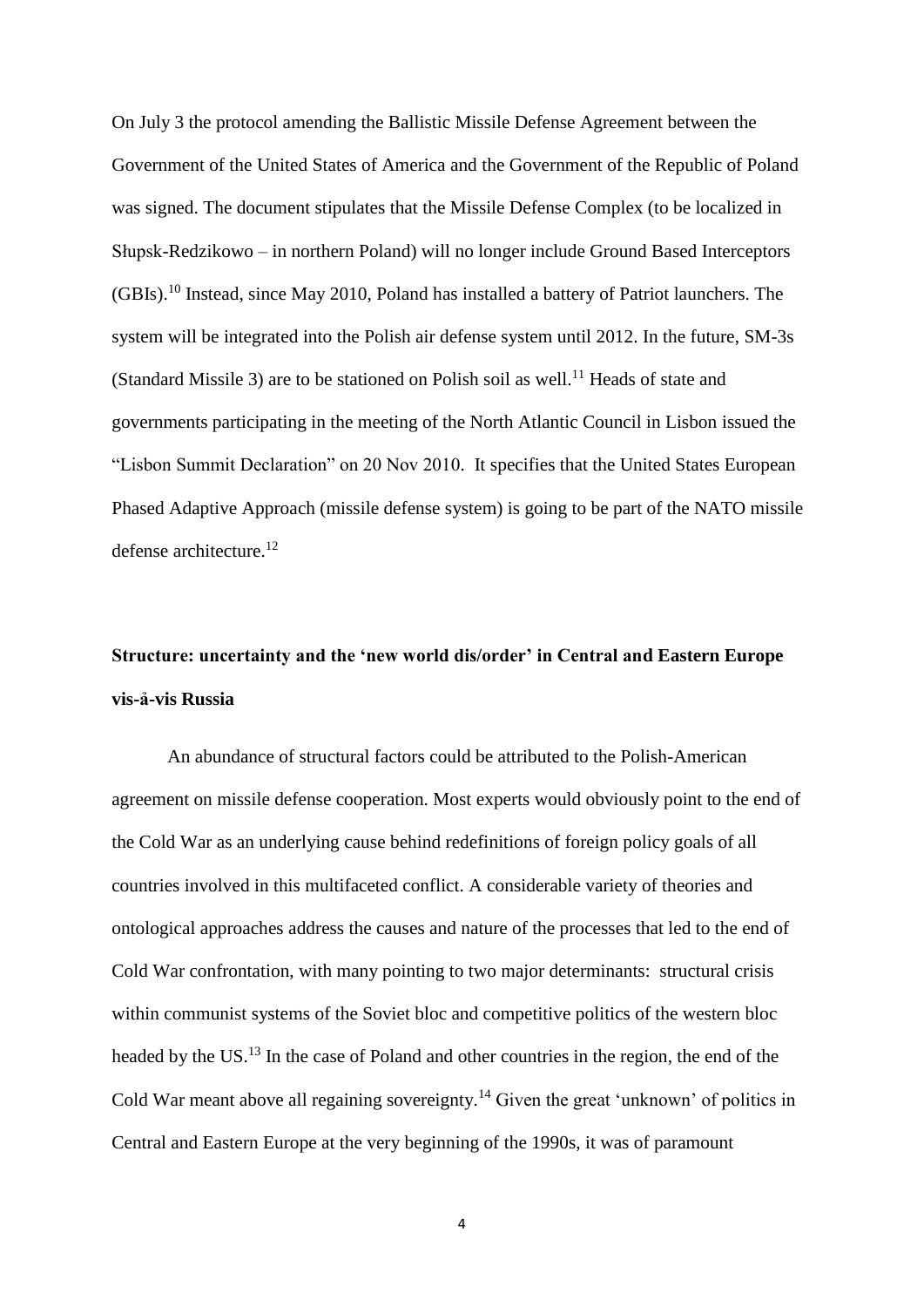importance for them to reassure their position in Europe and regain security. For Poland, providing security became the most important goal of state foreign policy.

It is a popularly held view that Poland's geography is the villain of its history, the source of all her losses and a useful excuse for all her failings. Described as 'the disputed bride' or worse still as a 'gap between two stools', not protected by any natural boundaries from the east or the west, in the minds of many generations, Poland was an easy prey for more powerful neighbors from both East and West.<sup>15</sup> The end of the Cold War fundamentally changed the country's geopolitics. For the first time in many years, there appeared to be no threat from the West. The epoch reunification of Germany on 3 Oct 1990 caused some uneasiness in Poland, as not all German politicians were positive about the Polish-German borderline as envisaged by the Potsdam Conference and consequently **'**Układ Zgorzelecki' of 1950. But generally it was perceived as another step on the peaceful path to consolidation of the European Community. The latter is also to be understood in terms of structural changes fundamentally transforming the international environment of Poland.<sup>16</sup>

As early as 1990, the security policy and defensive doctrine of Poland were formulated so as to develop close cooperation with the FRG, including the military sphere.<sup>17</sup> But as much as it was assumed that the western flank was secure, the problem looked different on the eastern 'front'. The Soviet Union finally dissolved in 1991, amid the chaos of domestic tensions. A new regional power, the successor of the USSR, remained a major concern not only for Polish leaders but for all in the Atlantic community.<sup>18</sup> The internal weakness of Russia's political institutions presented a major challenge for Central and Eastern European States – former vassals of the Soviet empire. It wasn't long until Russian politicians started giving signals that they were still thinking of Central and Eastern Europe in terms of the 'historically shaped sphere of Russian interests'.<sup>19</sup>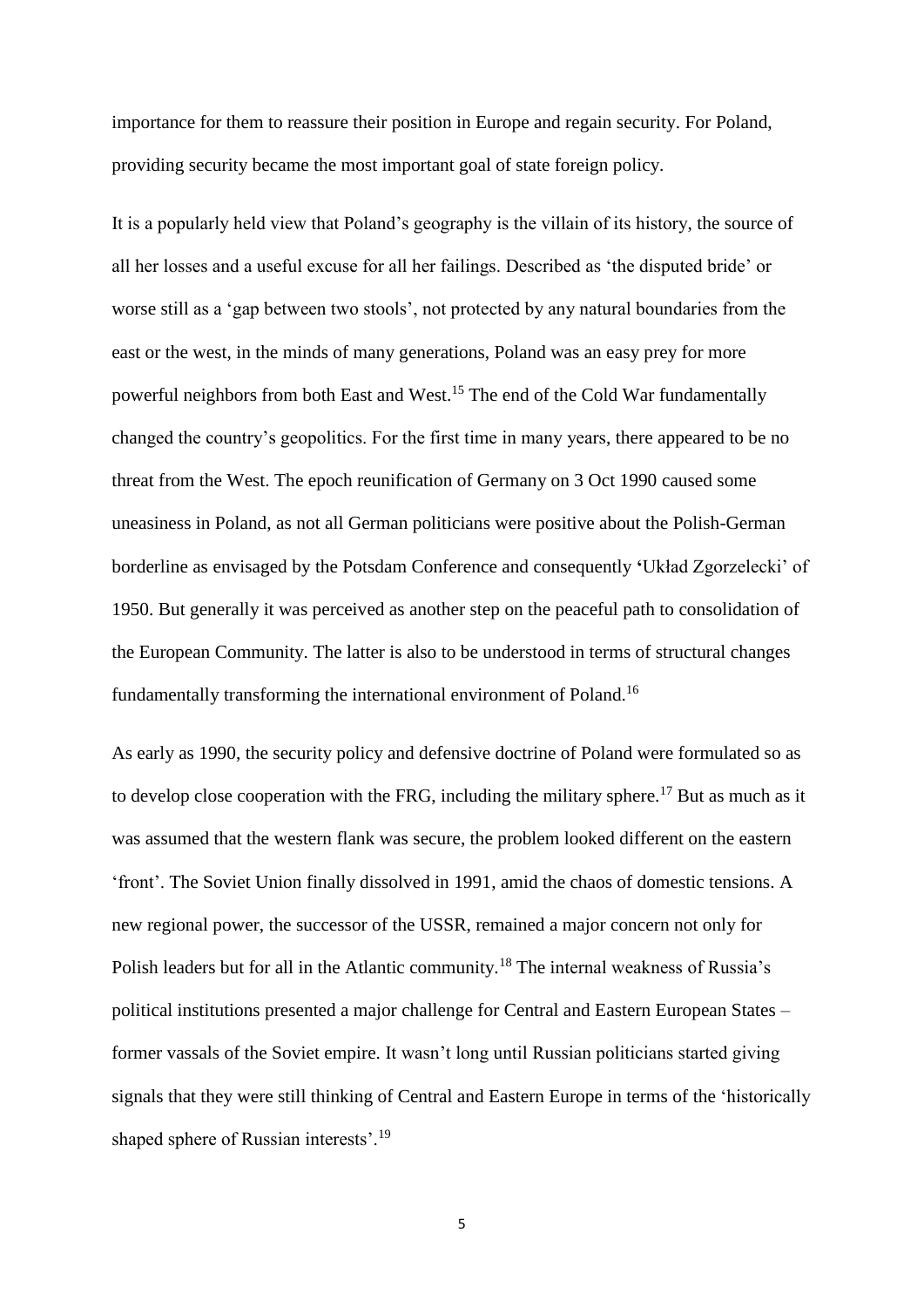In fact, relations with Russia became right from the outset a function of Polish aspirations to join NATO. On the one hand, Polish political elites were in agreement that security of the state could best be achieved through joining the alliance.<sup>20</sup> This concept was formed very early in the 1990s and later supported by the FRG.<sup>21</sup> On the other hand, Russia saw such a possibility as a potential threat to its security position in the region. Hence, very strong objections on Moscow's part only aggravated the feeling of insecurity in Central and Eastern Europe, which in turn further fuelled aspirations of countries such as Poland to join NATO as soon as possible.<sup>22</sup> At that time a simple question was posed by many in Western Europe as well as in the Kremlin – why NATO? – especially after the end of the Cold War. The argument often raised was that since the global confrontation was over, institutions such as NATO no longer had grounds for existence, since they had been created for the purpose of defense from possible attack by the Soviet Union. The events of 1989 and 1991, generally speaking, removed the purpose of its existence. $^{23}$ 

Yet we need to recognize some underlying factors deeply embedded in the social psyche of the nations of Central and Eastern Europe in general, and in Poland in particular. It needs to be emphasized that for many years after the Second World War, Western Europe, and to a greater extent, the United States, came to be associated with freedom, wealth and security. American support shown to the Polish nation during the 'civil war' at the beginning of the 1980s was strongly appreciated by  $Poles^{24}$ , and it was common knowledge that Reagan's foreign policy of 'star wars' was one of the decisive factors that led to the collapse of the Soviet Union. On top of those, the weakness of European communities and the Conference on Security and Cooperation in Europe at the beginning of the 1990s settled the notion and strong belief that, for a country like Poland, the only way to achieve national security was to align with the US itself and its institutional engagement in Europe – NATO. Consequently, NATO came to be associated with the only hard guarantee of security.<sup>25</sup>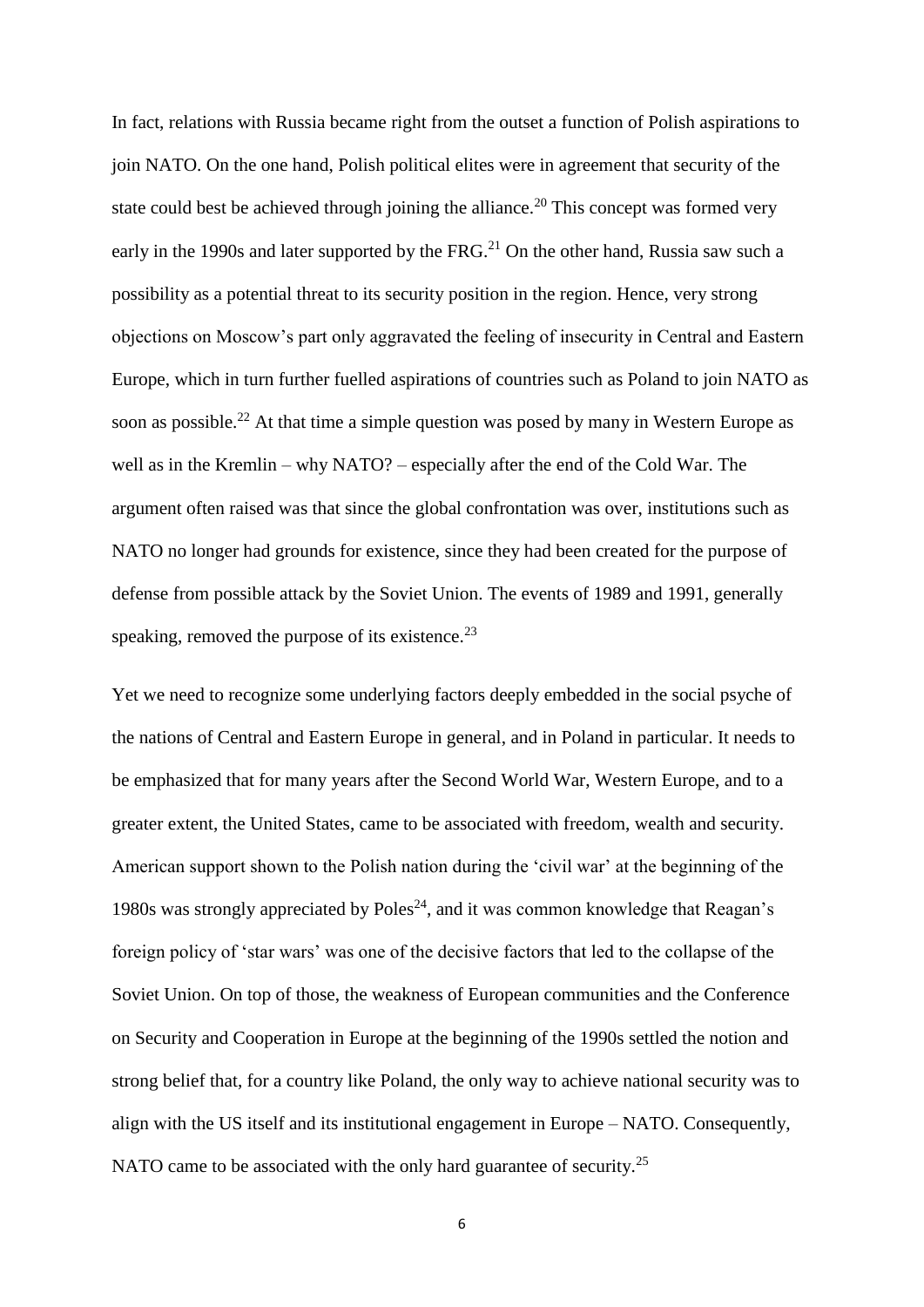The fact that Polish diplomacy had to 'battle' for membership in NATO had substantially marred official relations with Russia. As Zbigniew Brzeziński put it, 'We [the US] couldn't have prevented the Czechs and the Poles and the Hungarians from wanting to be part of the Western world. If we had kept them out, they would today be a no-man's-land, probably the object of serious frictions with Russians.' <sup>26</sup> In addition, the evolution of an alliance, continuing weakness of the EU in the field of security and defense, and emerging threats from international terrorism or 'rogue regimes' such as Iran prevailed as major factors in the thinking that was behind closer cooperation with the US and NATO.

It should also be noted that the state of the Polish army and consequently its defense doctrine was hard hit by political and economic realities of the early 1990s. As a member of the Warsaw Pact, Poland was closely linked with the Soviet military complex. Logistics, decision-making procedures and consequently, defense doctrine were 'coordinated' with the Kremlin. The dismantling of the Soviet empire left the Polish military complex without financial support. Their military industry in general was faced with the need to find new markets for their often outdated products. This appeared to be one of the major problems in domestic politics, as '*zbrojeniówka*' had always been influential in drawing assets from the state budget. The subsequent governments were not in a position to restructure the industry amid hard lobbying, existing strong links between the military and politicians and fear of massive protests on the part of employees.

The Polish army at the beginning of the 1990s was generally speaking in bad shape. Its equipment was outdated and often not operational, and its financial standing was weak. A quick look at the country's military expenditure allocation for 1989-1992 reveals the picture. Already limited budgets were increasingly spent on military salaries and day-to-day operations. In absolute terms, amounts spent on personnel rose tenfold, from 874 billion zloty in 1989 to 9,666 billion zloty in 1992. Percentage-wise it remained very high for that period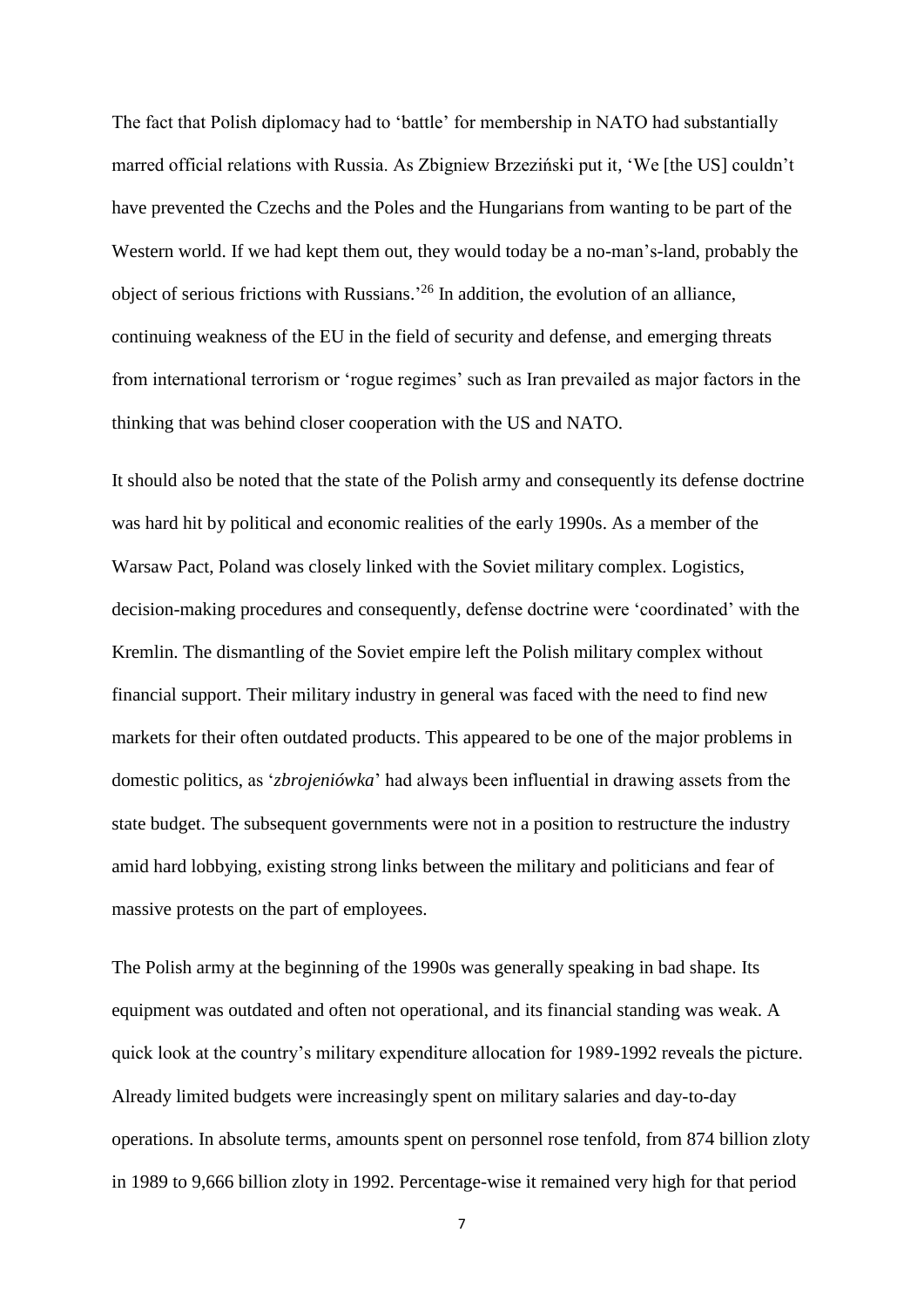at around 40 per cent.<sup>27</sup> Likewise, operations and maintenance (including civilian personnel costs) increased from 676 billion in 1989 to 10,060 billion in 1992, rising from 30.5 per cent to 41.3 per cent. Over that same period, research and development rose in absolute terms from 52 billion zloty in 1989 to 541 billion in 1992; but it actually decreased from 2.3 per cent down to  $1.9$  per cent.<sup>28</sup>

From that perspective, joining NATO was a major challenge, but it also presented the country with the only feasible option of modernizing its military complex. Command plans had to be changed and redefined, equipment had to be modernized and defense doctrine had to be redrawn. NATO offered an unprecedented 'civilization' leap forward. This explains why the Partnership for Peace was treated only as a step towards full membership in NATO.<sup>29</sup> As politicians and generals realized the scale of backwardness of the Polish army, they opted for as much integration with NATO standards as possible. This in effect became the rationale behind obtaining American F16 jet fighters<sup>30</sup> by the government of Hanna Suchocka. It also influenced the decision about the antimissile defense system to be placed in Poland. Since elements of that system, namely Ground Based Interceptors (GBIs), were supposed to be integrated into Polish missile forces, it was hoped that, apart from boosting up defense capabilities, they would also be a major factor in the modernization of missile forces.<sup>31</sup>

### **Disposition: the threat from the East and the inherent weakness**

National identity is an elusive concept that not only defies clean definition but is also difficult to apply to particular cases. Certainly historical experience will greatly influence a nation's underlying values/belief systems and perceptions. Consequently its political institutions and philosophical outlook will vary from those of its neighbors or other, even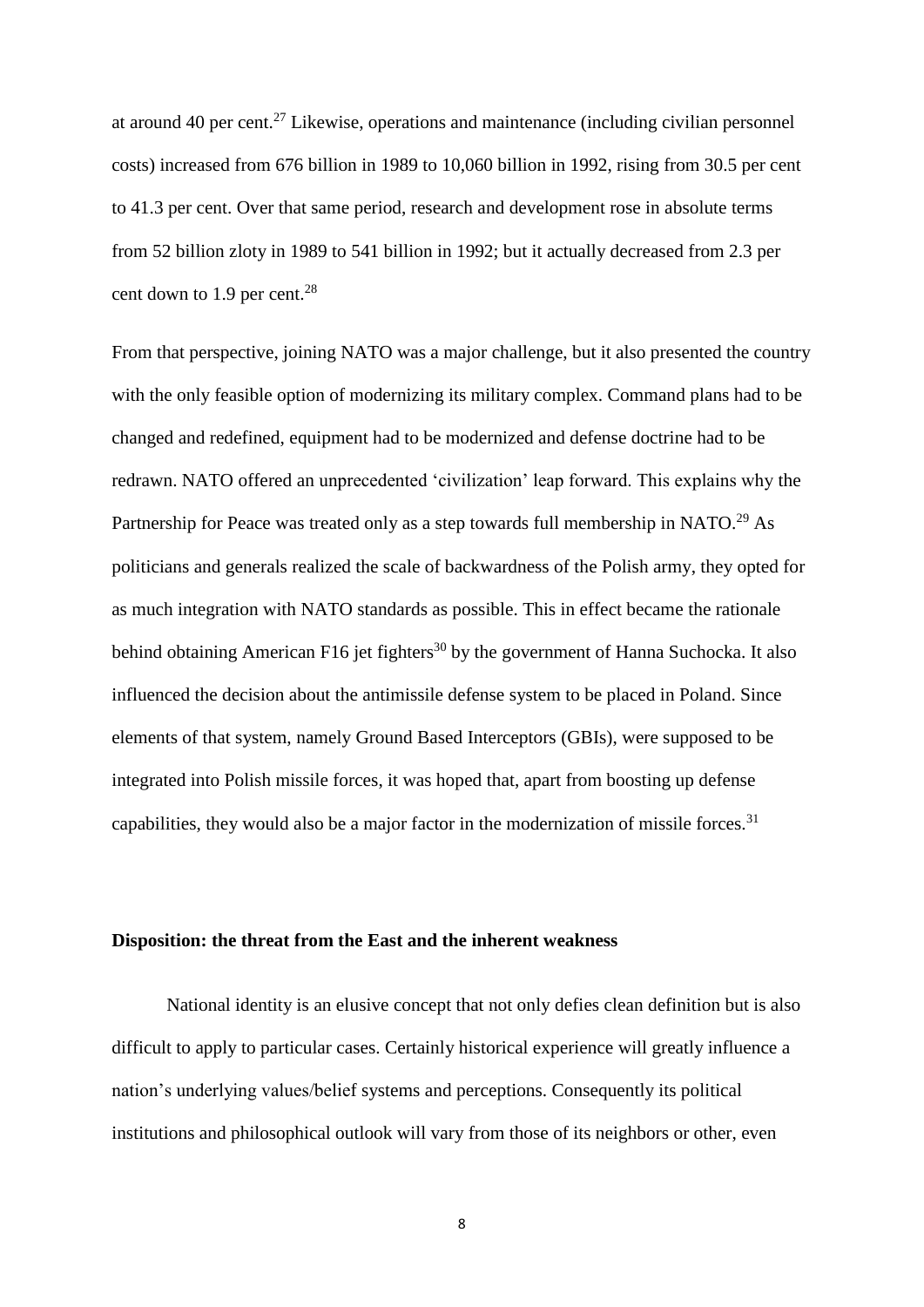more distant nations. Additionally, when analyzing the dispositional dimension, the influence of cultural factors on a state's decisions concerning foreign policy should not be disregarded.

As mentioned earlier, Poland has had a particularly difficult experience with statehood. Once one of the most powerful kingdoms in the whole of Europe, she later lost her independence for 123 years only to be reborn as a troublesome state after World War I and finally, crashed by two titans, to suffer greatly during World War II. The shape as well as status of the state and its political system after 1945 were neither determined by the Poles, nor were they ever accepted by the majority of those who tried to redefine their lives in communist Poland. Therefore much of the modern history of Poland has been dominated by the unquenchable thirst for true independence against all possible odds. This particular theme – fighting for freedom, paying the highest possible price for it and finally winning it – has deeply engraved the Polish soul, which is manifested by the cultural richness of the country as well as recurring motives in its foreign policy at the beginning of the twenty-first century.<sup>32</sup>

Historiography divides into two major schools of thought here. First, the so called Warsaw school (*Szkoła Warszawska*) was associated with terrible geo-political circumstances that many Polish leaders believed gave Poland no chance for freedom and peaceful development whatsoever, ultimately victimizing and 'sacrificing' Poles and their country. In this view there is nothing that could have been done to avoid the tragedy of World War II or communist reigns.

There is, on the other hand, an opposing view, attributed to the so-called Cracow-School (*Szkoła Krakowska*). This body of thought supports the idea that each and every country's frontiers, geographical and economic situations and social dynamics create a set of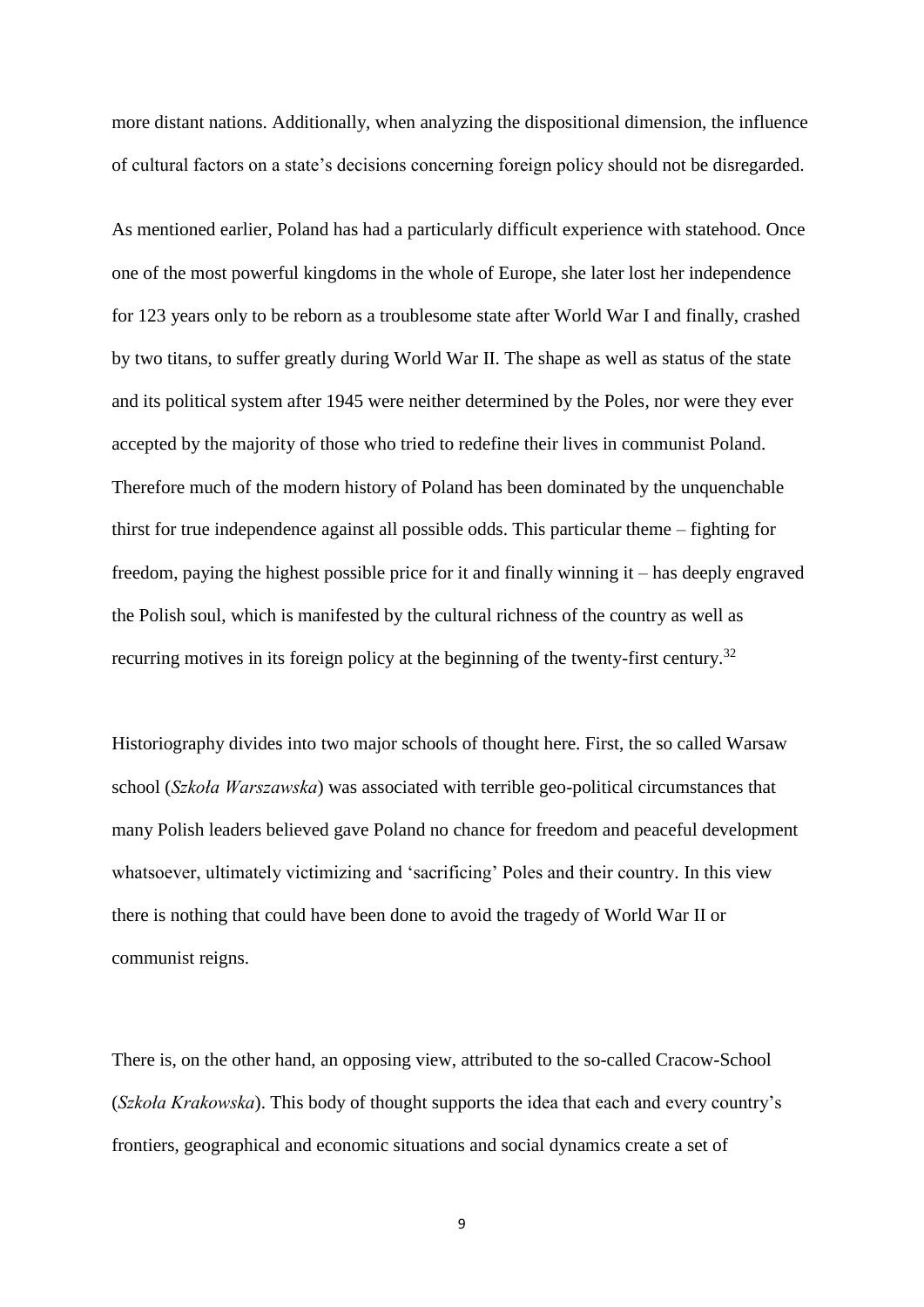underpinning variables that shape its position in international relations. In this view the main fault for losing once a powerful state rests solely with Poles themselves.

Regardless of these approaches, it remains beyond doubt that the end of the Cold War and the regaining of political independence brought stark need for the identification/redefinition of basic values in Polish foreign policy. The catalogue of such would obviously differ, depending on the agent that defines them, therefore rendering some of them disputable. Some however seem to be unchallenged and consequently often tend to be raised every time the discussion about foreign policy is held.

First and foremost is the prevailing trait of 'Europeanness' in the Polish experience. In this sense Poles have always seen themselves as members of a distinct 'European community', based on achievements of major cultural strands from the Renaissance through the Enlightenment to Positivism.<sup>33</sup> Throughout the ages, contacts with the West were considered a litmus test of tolerance and social status among Polish nobles. On those occasions, Poles would brag about being the first country in Europe to adopt a modern constitution that introduced major institutions and values such as equality, the rule of law and preservation of human rights.<sup>34</sup>

The oft-used phrase in Polish political discourse, 'return to Europe', testifies to the place of Poland on the maps of Europe as envisaged at the beginning of the 1990s. The end of the Cold War enabled the country to join all the continental organizations, from the Council of Europe through OECD to the ultimate goal of full European membership.<sup>35</sup> In itself, seen as the guarantor of security, European membership was also considered a great 'civilianization leap' forward. For Poland, participation in the 'European project' meant the necessity to comply with Copenhagen criteria.<sup>36</sup> This in turn was perceived as a confirmation of Polish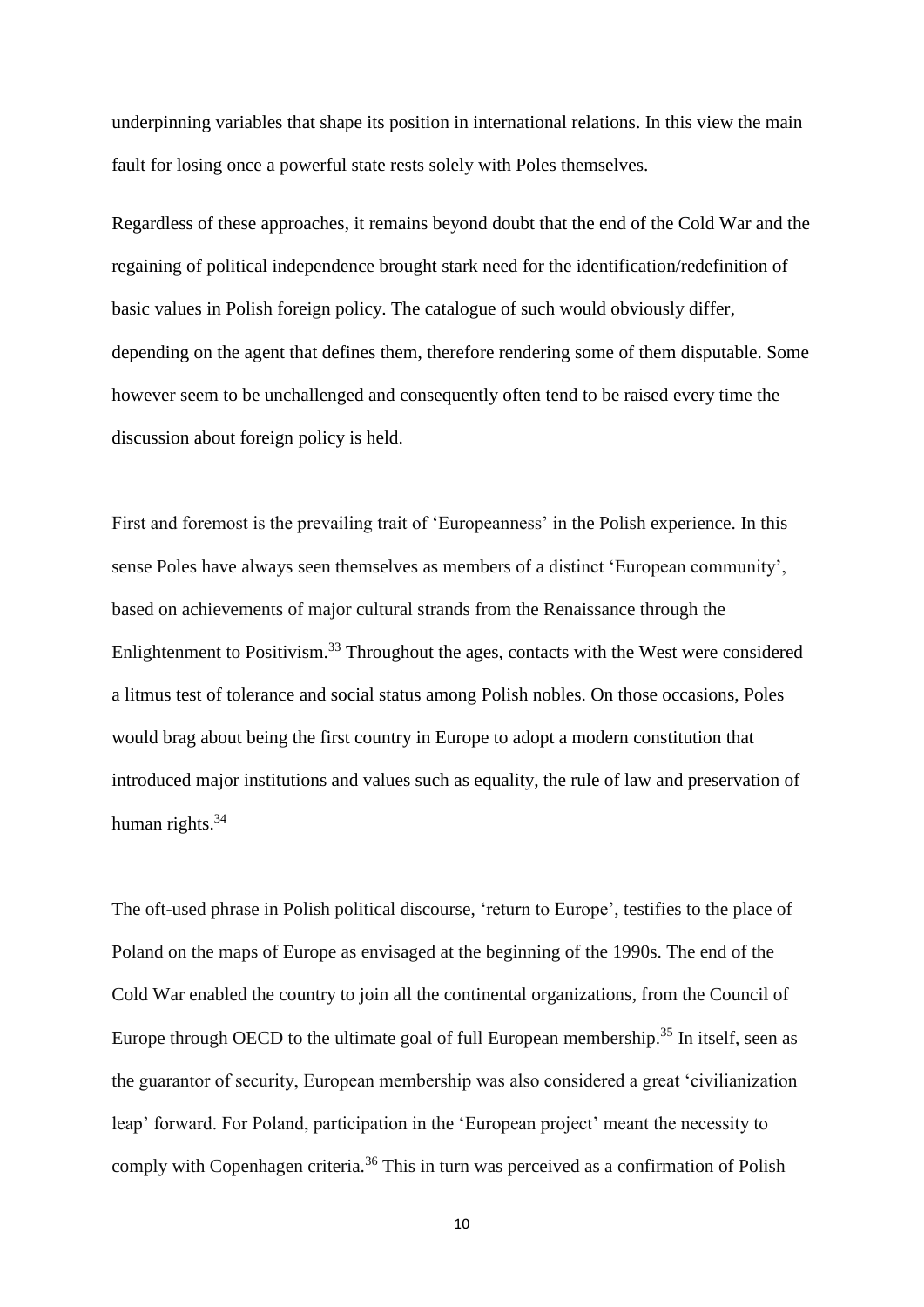aspirations as well as an objective guarantor of future political, economic and societal developments.

Krzysztof Skubiszewski, the first minister of foreign affairs after 1989 and a renowned international scholar, emphasized in his first exposé: 'It is in Poland, where thanks to Solidarność, the movement began that ended totalitarianism in our region and therefore triggered reaction of the West to such transformations, which by itself creates perspectives for European unity in freedom and democracy.<sup>37</sup>

The European 'option' in Polish foreign policy, albeit unquestionable, has not been the only vector since 1989. Indeed, when it comes to national security, Poles have always looked to NATO rather than the European Union. That brings another trait of Polish foreign policy after 1989 – Atlanticism – a vector in external relations that has been predominantly based on a deeply rooted conviction that it is only American engagement in Europe that gives its nations real security guarantees. That conviction put Polish European aspirations somewhat at odds. A popularly held view by many politicians and academics alike was that European and Atlantic options are not only incompatible but also form a fundamental dilemma for Polish foreign and security policies.<sup>38</sup> This perspective was reinforced in 2003 when the  $21<sup>st</sup>$ Secretary of Defense, Donald Rumsfeld, was talking about 'old' and 'new' Europe, whereas French President Jacques Chirac uttered his highly 'undiplomatic' remark referring to Central European and Baltic EU member states: *'they missed a good opportunity to keep silent'*. 39

As far as values and principles are concerned, Atlanticism in Polish foreign policy can be explained by powerful sentiments deeply rooted in Polish society towards Americans and its attitude towards life. As Konstanty Gebert asserted, 'The country is pro-American, not only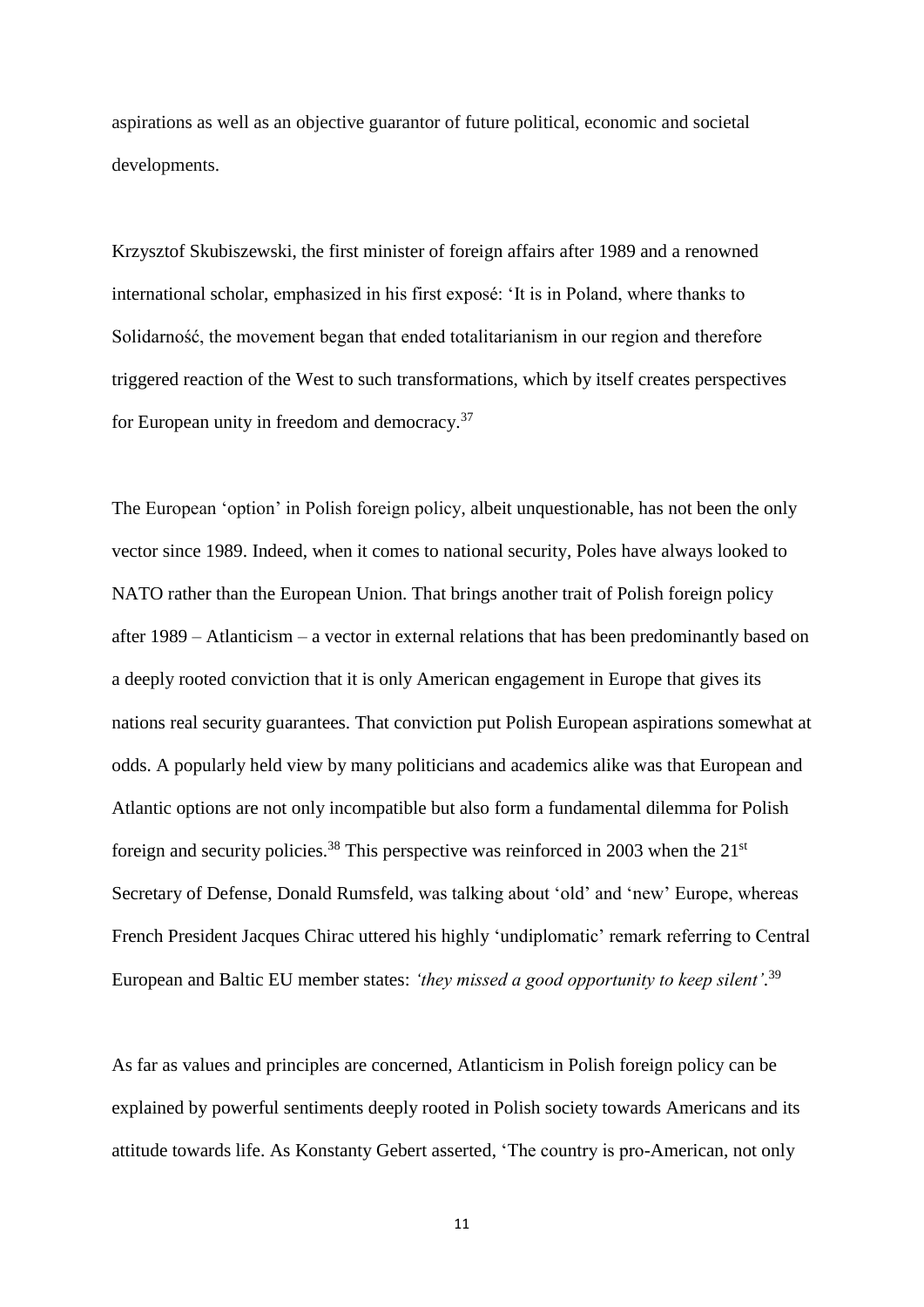for geostrategic reasons but also--surprisingly for cultural reasons…'<sup>40</sup> The Second World War brought destruction to traditional social structures. Old elites were murdered, expelled or pushed to the outskirts of society. Paradoxically, the mass advancement of people after the war, their striving for education, social status and power, even more so after 1989, resembled the American myth of a 'self-made man'. Given the huge Polish diaspora in the US (more than 10 million) $41$  as well as massive temporary economic emigration, it rendered the American 'social model' much closer to that of the 'old' Europe with all its establishments. On top of that, there is a strong trend in the Polish national psyche of the romantic battle  $\text{cry}$  – For Your Freedom and Ours – which has been manifested throughout the centuries by Poles fighting in most wars, often for other nations' emancipation.<sup>42</sup> These values are attributed in the literature to a strong commitment of Polish society as well as political elites after 1989 to special relationships with the US. Recognition of the unique American position in international relations, historical experience and subscription to principles of human rights and democracy were grounds for the official support that the Polish government issued to the US during the Iraq War and 'war on terrorism' in Afghanistan.<sup>43</sup>

One of the least emphasized elements in many studies on Polish Foreign Policy is the country's religious foundation. Poland is notoriously associated with conservatism, social rigidness or even religious fundamentalism. The sole fact that more than 90 per cent of people in Poland declare themselves as Catholics makes it impossible for many in the West to treat the nation on similar terms as western, postmodern atheistic societies.<sup>44</sup> On the other hand, everybody who has studied the history of Europe realizes how important religion has been for states in all periods of history. Christianity, in the case of Poland, meant international recognition and grounds for economic development when the state emerged in the  $10<sup>th</sup>$  century. It also defined Poles in their relations with numerous cultures, especially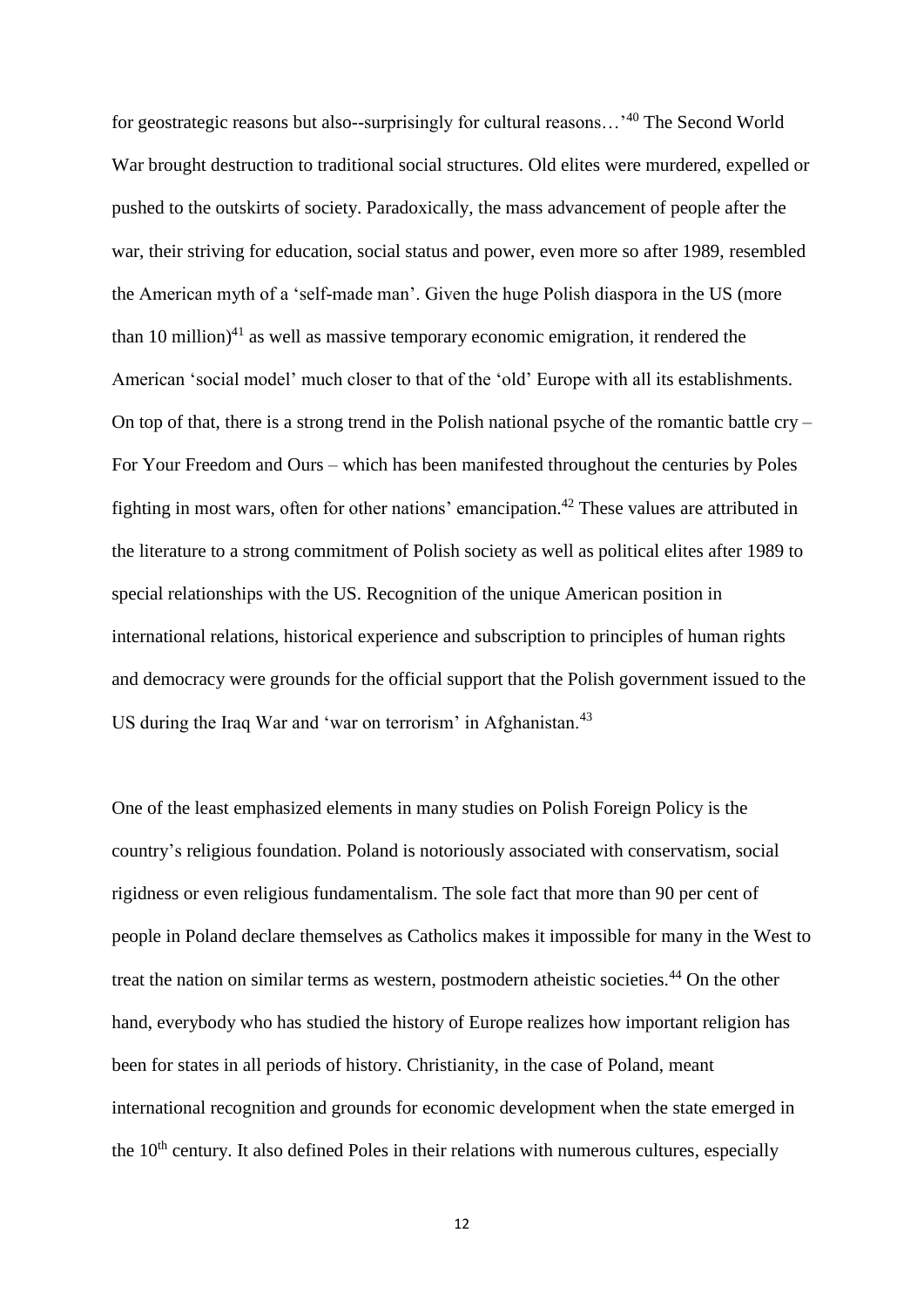from the East (the role of Poland in the  $16<sup>th</sup>$  and  $17<sup>th</sup>$  centuries has often been referred to as *Antemurale Christianitatis* – the Bulwark of Christianity).<sup>45</sup> Communist authorities of Poland also saw an influential position of the Catholic Church as one of the opposition platforms to official, secular ideology.

The history of the foundation of the United States is full of examples of strong religious influence. Its foreign policy has been based on Christian principles, although imperialism marked many of its actions. In this respect, the intellectual tradition of 'Christian Atlanticism' points to the importance of the expansion of Christianity from Europe to the rest of the globe as a basic future of the history of the modern world.<sup>46</sup> Consequently America's leadership in international relations was associated with a conservative project: "restoration of Christian truth through demolition of false myths of nation, race, and class created by fascism, Nazism, and communism".<sup>47</sup> During the Cold War it somewhat diminished, nevertheless stayed active; consequently Christian Atlanticists welcomed the creation of the North Atlantic Treaty Organization as formalization of US commitment to preserve the freedom of Europe.

Turning to Russia, few would deny its religious base. Communism might have attempted to eradicate orthodoxy to create a *homo sovieticus,* but after 1991 the role of religion and consequently the Orthodox Church has increased greatly.<sup>48</sup> The thing is that from Warsaw's perspective, Russian religious authorities are seen very much as chauvinistic, or to be more precise given the difficult history of Polish-Russian relations, anti-Polish. As mentioned before, the end of World War II marked a decisive change for Eastern and Central Europe. The Soviet type of communism exported to Poland was marked by secularism. In that respect, given the history of Polish statehood and the role religion played, it rendered communist authorities not only anti-Polish but also anti-Catholic.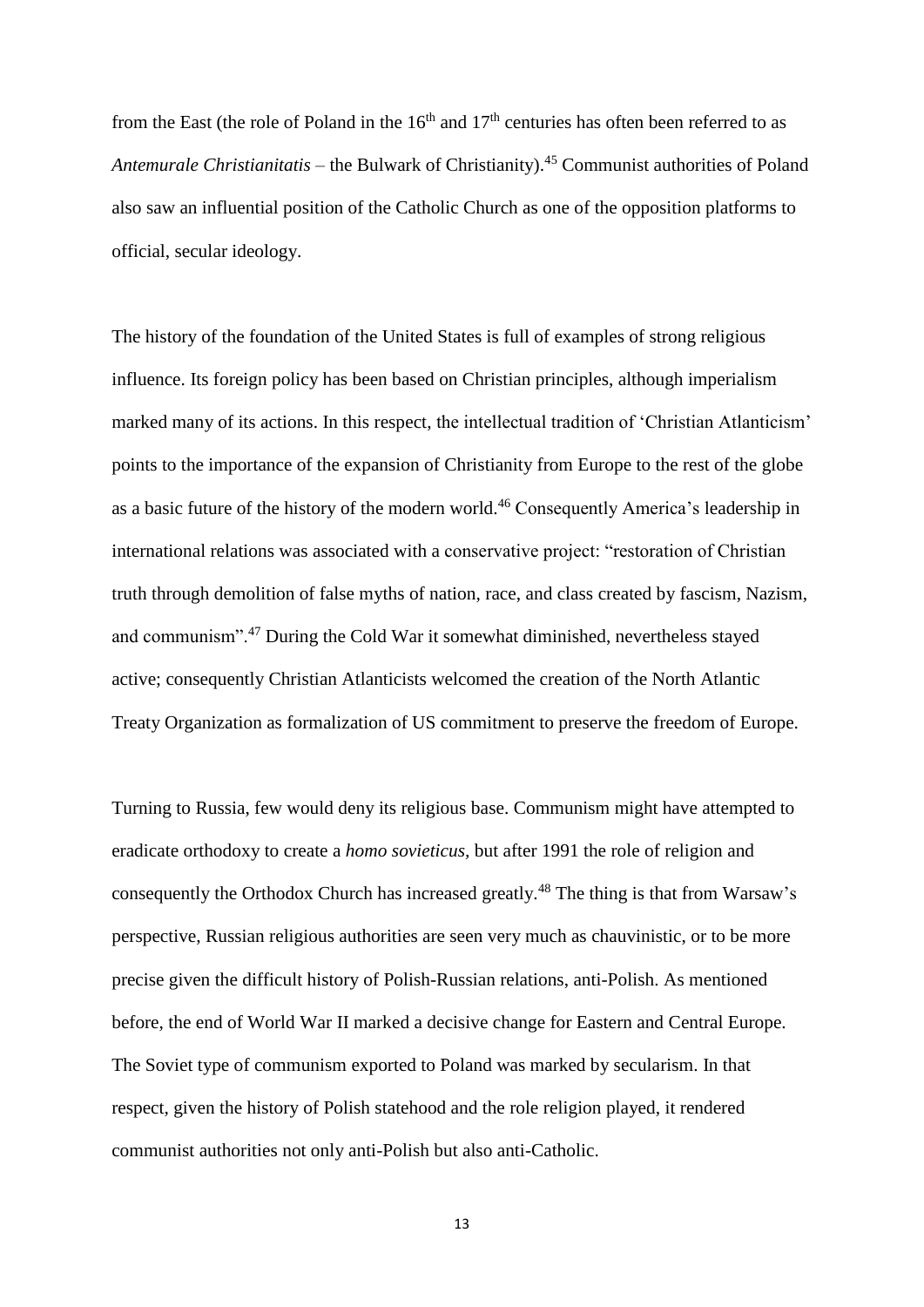Positive perceptions towards America and many Western European countries seem to parallel anti-Russian sentiments held by many members of Polish society. Consequently the image of Russia has been constantly deteriorating since 1990. According to the Public Opinion Research Centre (CBOS), as of 1990, 18 per cent of those surveyed referred to the USSR/Russia as an ally. Fifteen years later that percentage dropped down to only 4 per cent. (Not surprisingly, by contrast, the same attitude towards the US moved from 23 per cent in 1990 to 33 per cent by  $2005$ .<sup>49</sup> When asked which countries Poland should apprehend, 25 per cent indicated the USSR/Russia in 1990 but as much as 67 per cent in 2005. Such an attitude is associated with Russian 'unpredictable' behavior with regards to energy exports<sup>50</sup>, political instability, the unknown future of the country, emerging organized crime or even massive migrations.<sup>51</sup> Last but not least, imperialism is attributed to many actions of Russia in the region. $52$ 

These perceptions give solid grounds for the Polish government to pursue tighter relations with the US as well as accepting Polish participation in the antimissile defense system.<sup>53</sup>

# **Intention: regional power in the world of uncertainty**

On the intentional front, Polish access to the American missile defense complex was dictated by a number of reasons. This part will introduce and analyze the most important of them.

Firstly, from a global level point of view analysis, as a member of NATO and a strategic partner of the US in Europe, because of its geographical location, Poland was in a unique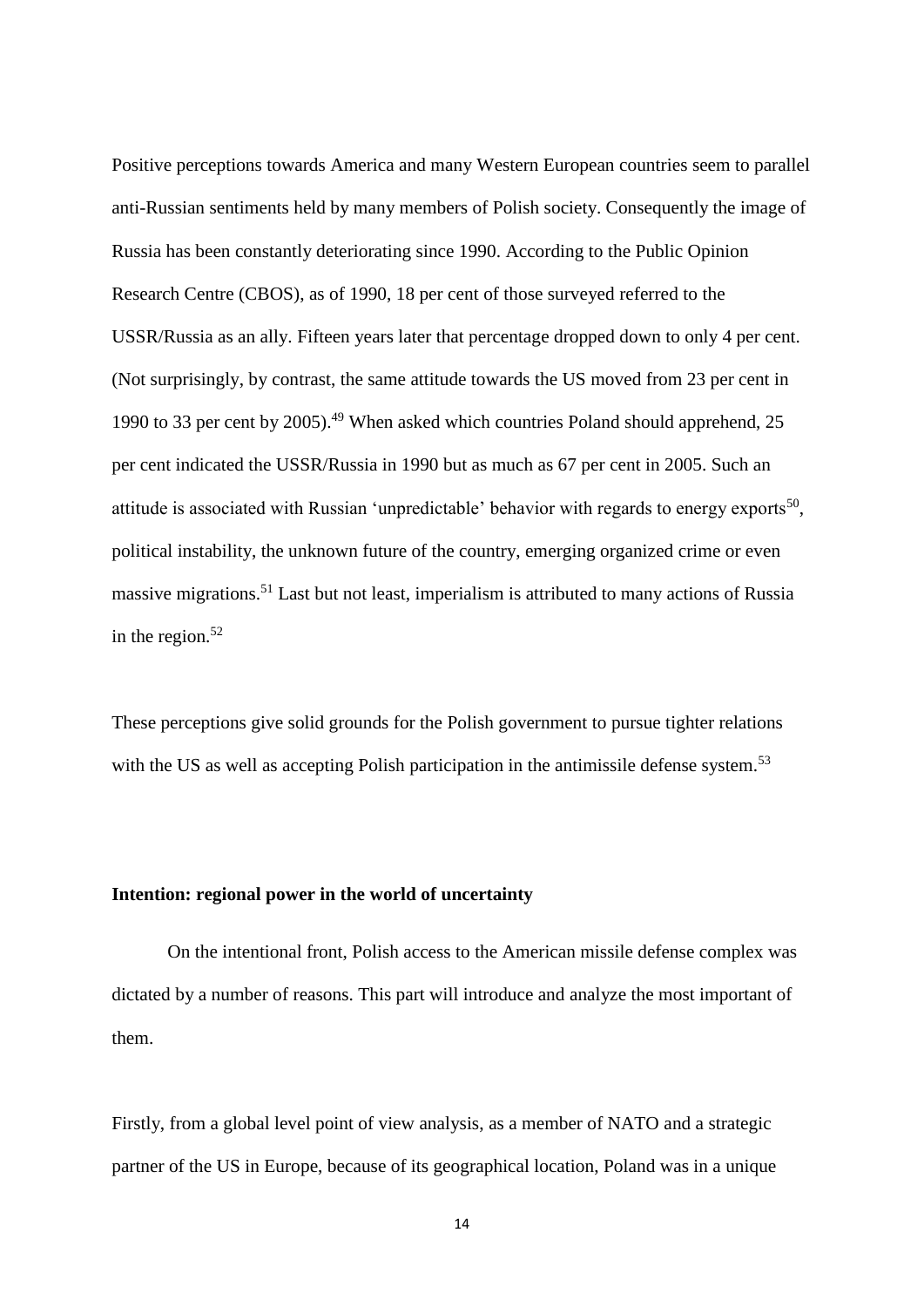position to participate in the international community's response to the threat posed by Iran. It is commonly assumed that Iran has been working on its nuclear program for reasons that cannot be described as peaceful. Regardless of what officials in Islamabad claim, the delicate situation in the Middle East, US interests in the region, the role of Israel as well as vicious activities of terrorist groups all make Iran's nuclear developments highly suspicious. There is also the question of the role of Iran in proliferation of nuclear technology and know-how.

It is a general trend in international relations that states invest in missile technology. Missiles play a major role in the realization of military power. They have become very efficient in the potential projection of nuclear might. Conversely, there has recently been an uncontrolled proliferation of missile technology, which is also available to non-state actors.<sup>54</sup> The latter reinforce development of its antiballistic counterpart, making it a dominant trend in military developments worldwide. In this respect the American Antiballistic Missile (ABM) program should be seen as part of a much bigger picture. Today, the group of states developing their own antiballistic technologies includes the People's Republic of China, Israel, India, Japan, France, let alone Russia.<sup>55</sup> Since at least some components of Missile Defense Systems (MDS) can also be used as offensive weapons, it seems that the world continues this 'vicious cycle' of militarization<sup>56</sup>, whereby the seeming cure reinforces the disease.

Secondly, from an international level point of view analysis, Polish participation in the US project was supposed to strengthen the strategic alliance forged between the two countries. As mentioned before, official negotiations between the US and Polish governments concerning components of the anti-ballistic missile defense system were begun in 2007. An official agreement was signed the next year, together with the Declaration on Polish-American Strategic Cooperation. The latter is seen as a final accomplishment of long pursued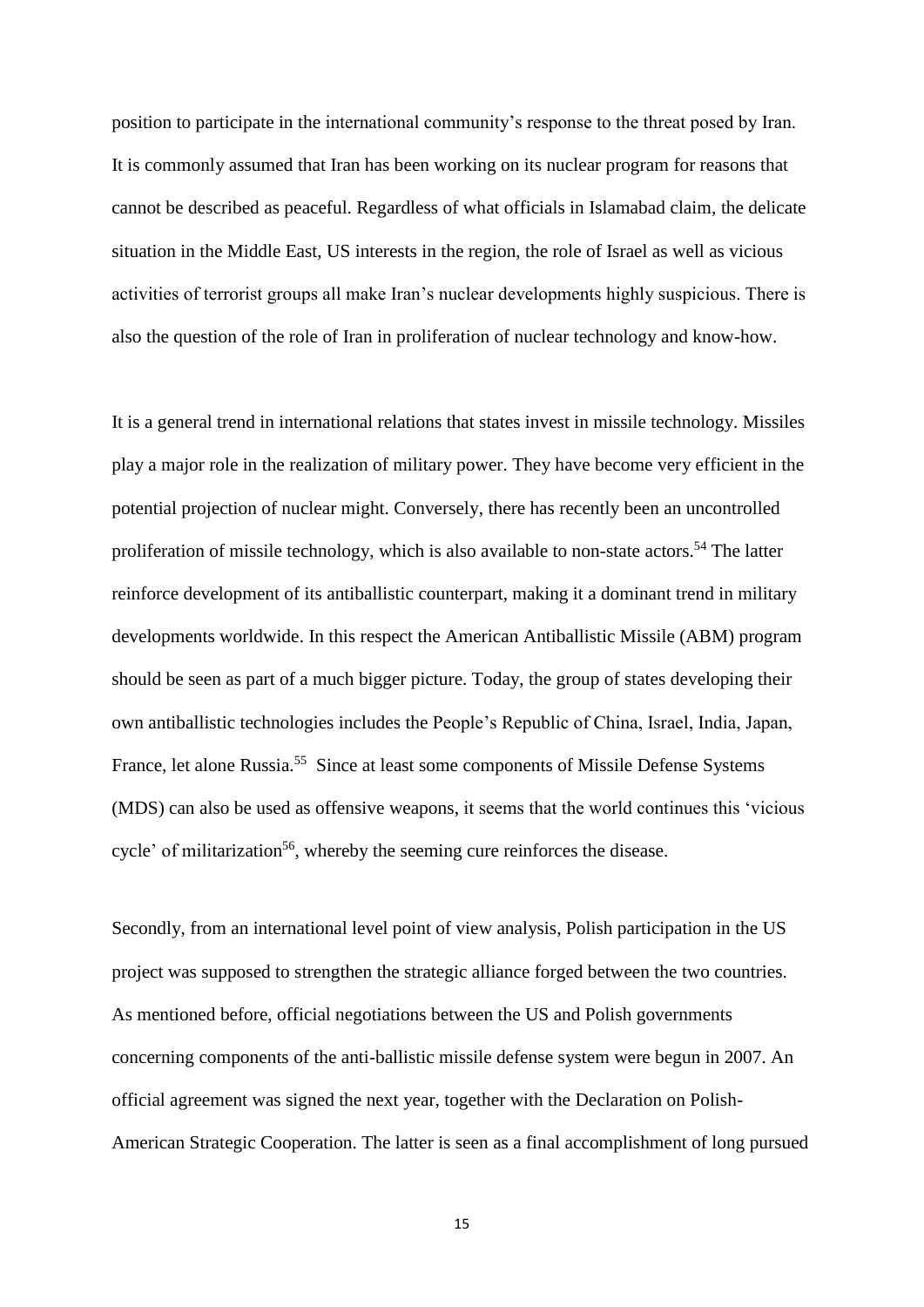endeavors on the part of Polish authorities in alleviating relations with the US to the highest possible level. The document introduces reactivation of the Polish American Strategic Dialogue and establishment of the Strategic Cooperation Consultative Group as well as High-Level Defense Group as its working body. It reconfirms American commitment to Polish security and its support to the modernization of the Polish military force, and it stipulates deepening of the cooperation of military industries as well as that of defense research and technology.**<sup>57</sup>** In fact, by signing both documents, Warsaw had wider goals in mind. The long list of issues that have been behind it include: relatively weak support from the US administration in promoting Ukraine's and Georgia's prospects for NATO membership; stronger American support for Polish candidates for top positions in NATO's structure (including Radek Sikorski's candidacy for the post of NATO Secretary General); and diplomatic efforts to establish critically important elements of NATO's military infrastructure, such as Allied Ground Surveillance on Polish territory. On top of that, the recurring theme of Polish-American relations includes introduction of the Visa Waiver Program for Polish citizens travelling to the US.

It needs to be mentioned here that the agreement concerning the deployment of components of the US missile defense shield took place in the middle of the 2008 South Ossetia War, in which Poland had taken a leading role in the international community's response on the side of Georgia. This sparked angry reactions from the Kremlin, with Dmitry Medvedev indicating that such moves made Poland "a legitimate military target".<sup>58</sup>

Thirdly, keeping with the international level, elements of the missile defense complex based on Polish soil were to underpin the role and position of the country in Central and Eastern Europe as a regional power. Poland has been very active towards its imminent neighbors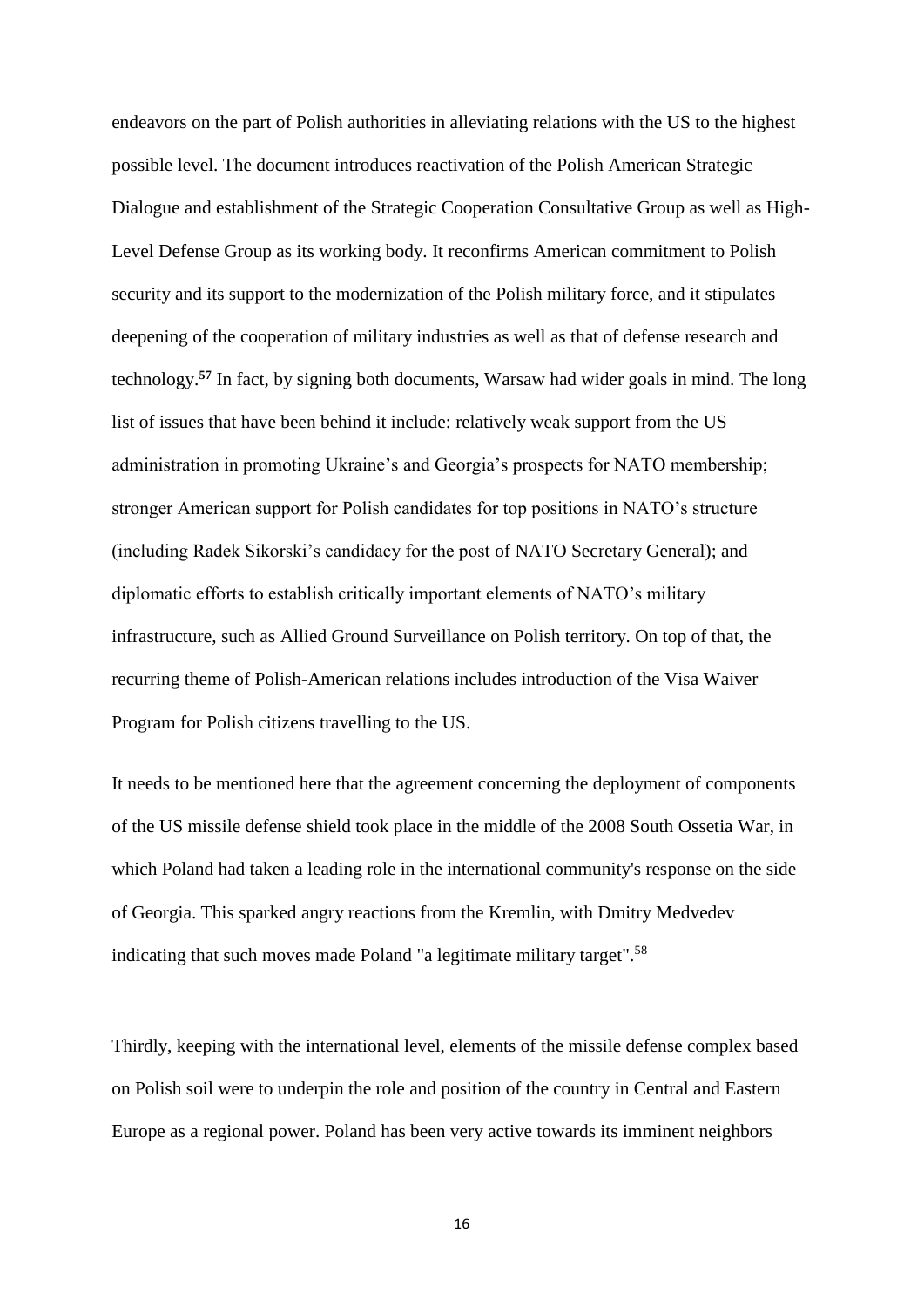(seven of them after 1991), playing the role of a regional leader in forging structures of regional integration.

This dimension includes Ukraine, Belarus, the Visegrád Group (Czech Republic, Slovakia and Hungary) and Lithuania. For strategic reasons, Ukraine and Belarus make a special case. For most of the 1990s, the situation in Lithuania as well as the Czech Republic and Slovakia did not pose any direct or indirect challenges to Polish security. It is true that Slovakia under Vladimír Mečiar had its 'romance' with nationalism, which was seen as potentially dangerous given the example of Yugoslavia. Yet Ukraine for that matter presented Polish security with a somewhat greater challenge. The so-called 'orange revolution' of 2004/2005 was actively supported by Polish President Aleksander Kwaśniewski. And yet, as Radek Sikorski, the Minister of Foreign Affairs asserted in his latest yearly parliamentary speech: 'Orange revolution politicians haven't fulfilled the hopes of Ukrainian society. To join European institutions, Ukraine needs to implement profound reforms. Corruption, unrealized rule of law, decreasing democracy standards all hinder the role of Poland as a promoter of Ukraine in Europe.'<sup>59</sup>

Ukraine was often referred to as a 'jewel in the crown' of the Russian empire. Russian great power politics naturally included Kiev, which obviously ran against Polish ideas of 'winning over Ukraine' in supporting western orientation of the country.<sup>60</sup> The 2010 election won by Viktor Yanukovych brought the country back into the 'arms' of Russia, consequently questioning European prospects of its foreign policy.<sup>61</sup>

Belarus seems to pose an even greater challenge, since it is the last authoritarian regime in Europe. Aleksandr Lukashenko and his ministers remain on a black list of the EU. Official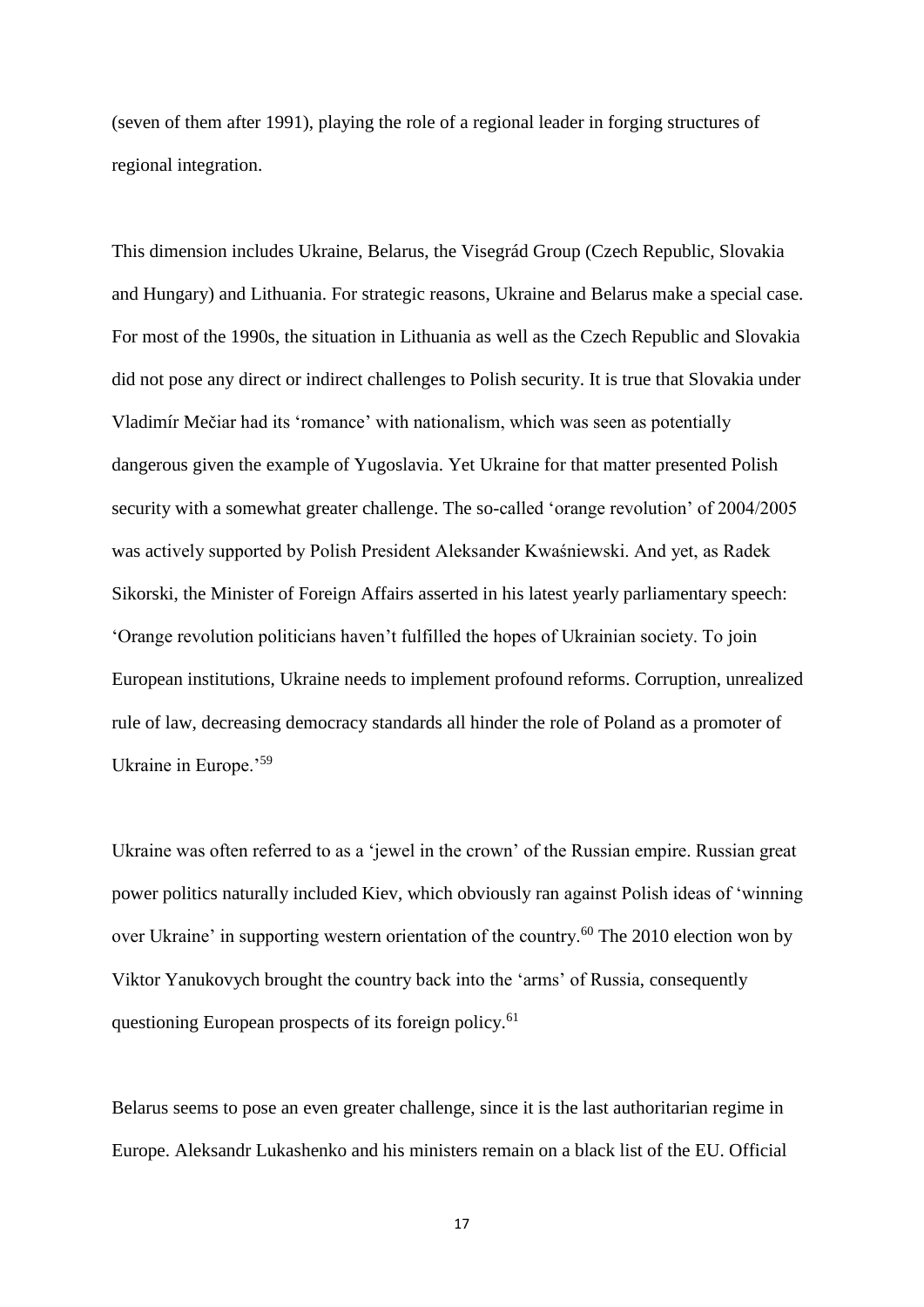relations between the two countries remain tense. The Belarusian press, serving as a mouthpiece of Minsk, heavily criticizes Polish foreign policy in general and even more so with reference to 'strategic partnership' with the United States. The Polish minority and its political representation in Belarus are often sabotaged. To make matters more interesting, in September 2009, Russia and Belarus conducted joint military exercises close to Polish borders. The scale of the operation made it the biggest war games Russia has ever conducted since the end of the Cold War.<sup>62</sup> Codenamed 'Operation Zapad – 2009' they included a simulated nuclear attack against Poland as well as the suppression of the uprising of the Polish minority.

Part of the great redesign of Polish foreign policy after 1989 was the realization of hopes that the country could become the leader of regional integration, which by itself was meant to boost the position of Central and Eastern European States on their way to EU and NATO.<sup>63</sup> The Visegrád Group serves as a prominent example of such endeavors. Created back in February 1991, it grouped countries that shared geographical location, history and economic hardships. Hungary and Czechoslovakia (since 1993, Czech Republic and Slovakia), together with Poland, meant to create some sort of mechanism for diminishing threats from the East by the consolidation of the sense of security and stability in the region.<sup>64</sup>

After some initial 'hiccups', the group revitalized in 1998 and has been an important element in the regional 'security environment' by virtue of its scope of cooperation ranging from culture, through economy to security.<sup>65</sup> In this respect, recent years have seen intensification in the areas of the fight against terrorism, organized crime and illegal migration, as well as energy security.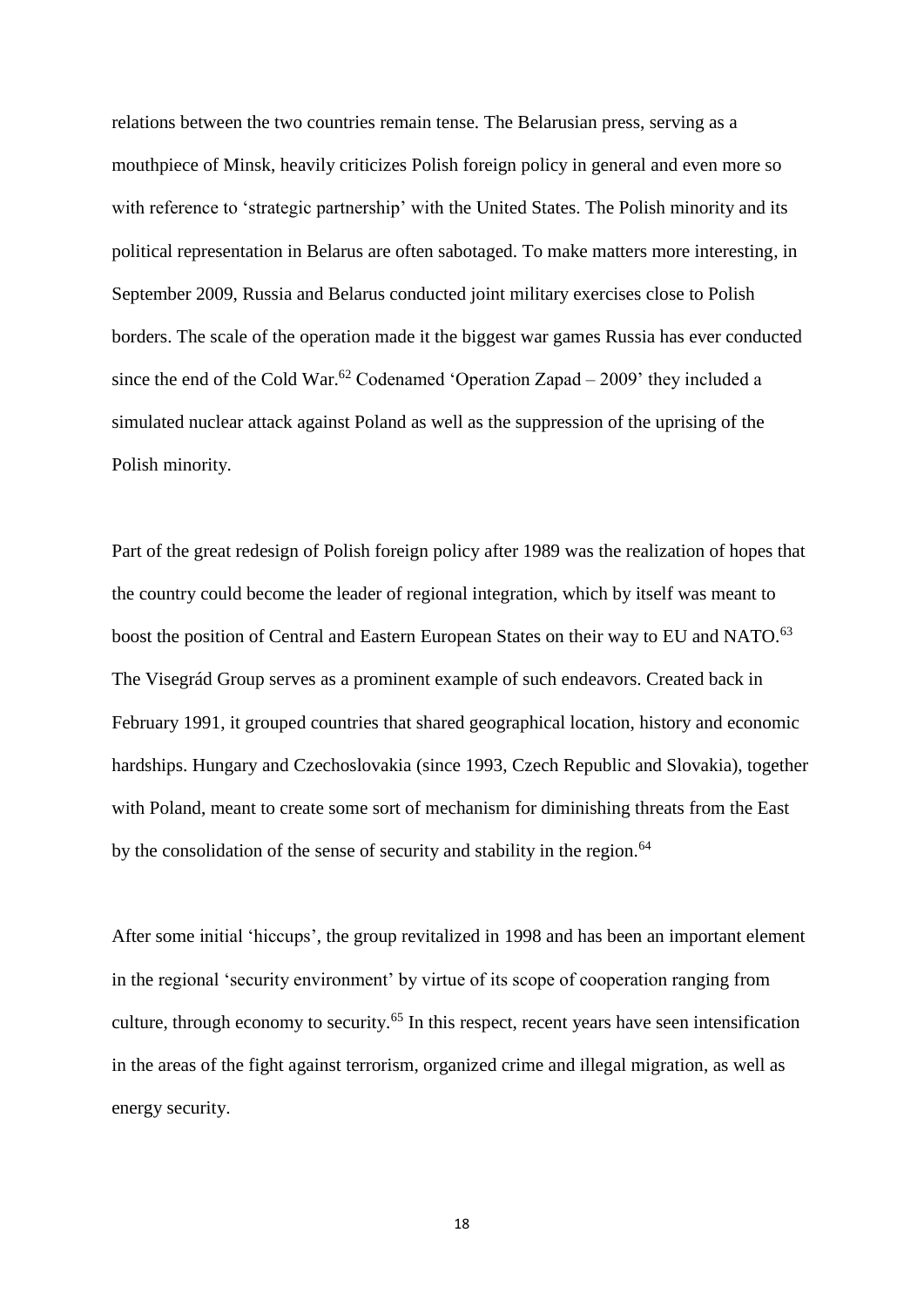On the domestic level, subsequent Polish governments have been hoping to strengthen the Polish defense complex by integrating elements of the missile defense system (Ground Based Interceptors) with Polish air defense forces. This intention has been contested by many, among experts and society alike. Most often arguments used against AMD (Anti-Missile Defense system) include exposure to Russian offensive posture, reinstatement of a Cold Warlike armaments race, militarization of US foreign policy and therefore marginalization of 'medium' and small states, wakening of military ties between the US and some European members of NATO, asymmetry between Poland and the US, which hinders potential benefits on Polish side, finally reinforcing a negative image of Poland in some of the European members of NATO as an American 'client'.<sup>66</sup> It has also been raised that from a purely military point of view, the installation of components of American AMD intensifies security threats to the country. The very components may potentially become the target of a physical attack by a hostile state, and may trigger intelligence activity, or cyber attacks, finally becoming an aim for transnational organized crime organizations or terrorists.

There is also a relevant element of party politics involved. The last parliamentary elections in Poland were held in 2007.<sup>67</sup> It has to be admitted that in their official programs, political parties did not focus on the issue of AMD. The leading party, Civic Platform, which won the elections of 2007, mentioned this issue only once in its platform.<sup>68</sup> Likewise, in his exposé, Prime Minister Donald Tusk referred to the antiballistic shield only once, and he did so only in the context of NATO.<sup>69</sup> The major competitor, Law and Justice, also did not emphasize the issue in its program, similarly referring to it only once, underlining the role of the missile defense system in forging a strategic partnership with the US.<sup>70</sup> The main coalition partner of the Civic Party, the Polish People's Party, did not even mention the issue in its platform.<sup>71</sup>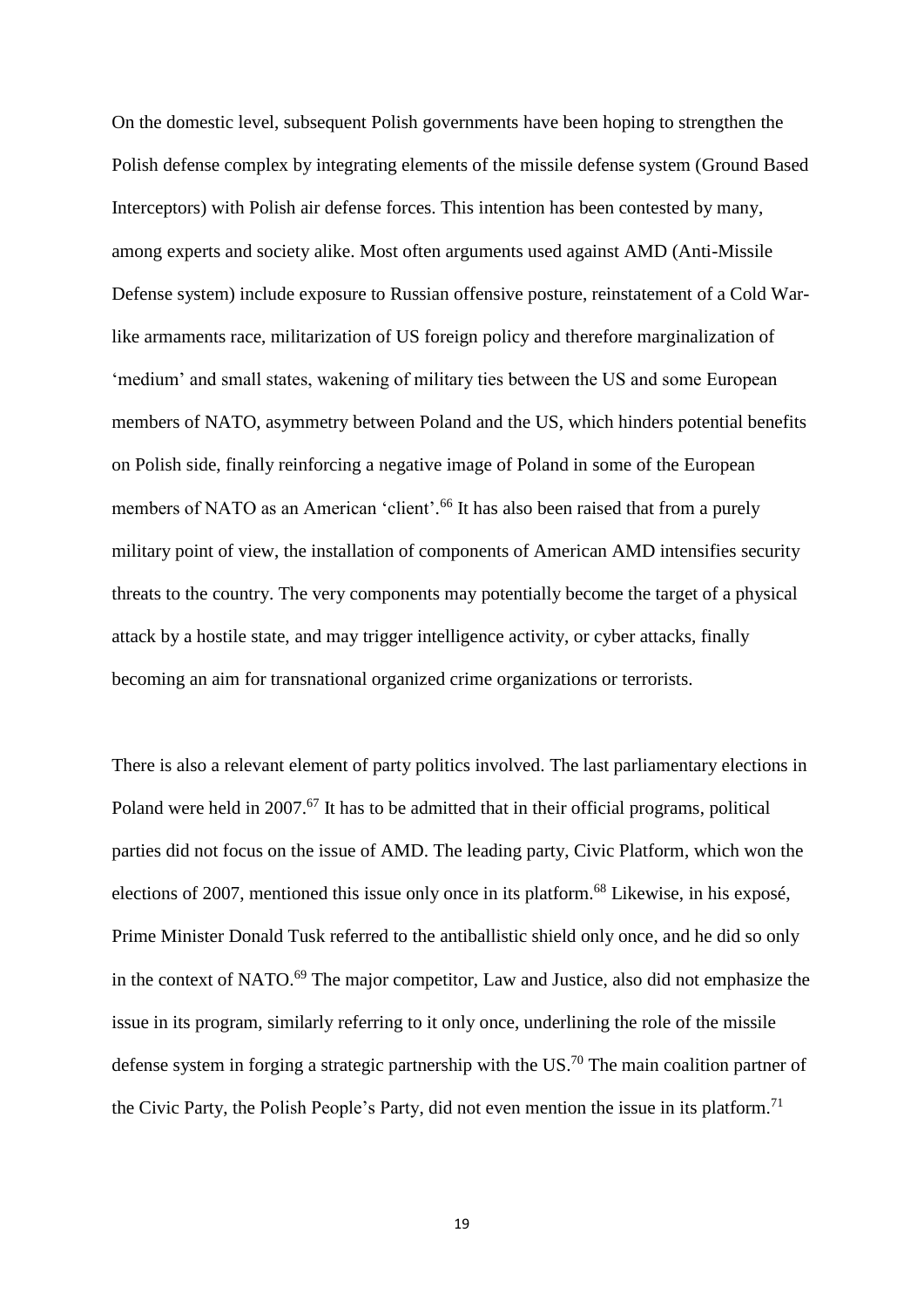Nevertheless the question of AMD components located in Poland has taken a large portion of public discourse, forcing parties and their leaders to take positions. Civic Platform and its leaders generally take the view that the decision to participate in this project, regardless of possible threats it might bring, is worthwhile and sound, considering Polish geopolitics. Yet, by endorsing this project, CP has not been emphasizing the narrow-minded, military anti-Russian character of it. In other words, it has been trying to focus on positive elements linked with enhanced partnership with the US, the raised profile of the country in European politics and the modernization of Polish armed forces. Hence, the modified concept of the Obama administration did not make CP politicians hot under the collar.

Law and Justice, on the other hand, has been very explicit about the narrowly understood military dimensions of the project. This stems from very different origins and political outlooks of the party leaders, who drawing on a historical experience (*Szkoła Warszawaska*) perceive numerous Russian actions still as potential threats to national security. Consequently, Obama's decision to redefine the AMD concept was met with stark criticism within the party. Some went as far as to suggest that the Americans have once more made a deal with Russia at the expense of the Polish nation. This argument has been eagerly used to attract voters who generally distrust international politics. One of the latest public opinion surveys on the topic reveals characteristic themes. When asked about their opinion on the construction of AMD in Poland, 56 per cent declared support versus 34 per cent who declared themselves against. In the case of CP, the rates were more equally distributed  $-52$  per cent for and 42 per cent against.<sup>72</sup> It is also very typical for supporters of the two parties that originate directly from the old political system – the Democratic Left Alliance and Polish People's Party - to strongly oppose any such ideas. Here respective numbers tell a typical story: 30 per cent for and 60 per cent against for DLA; 28 per cent for and 56 against for PPP.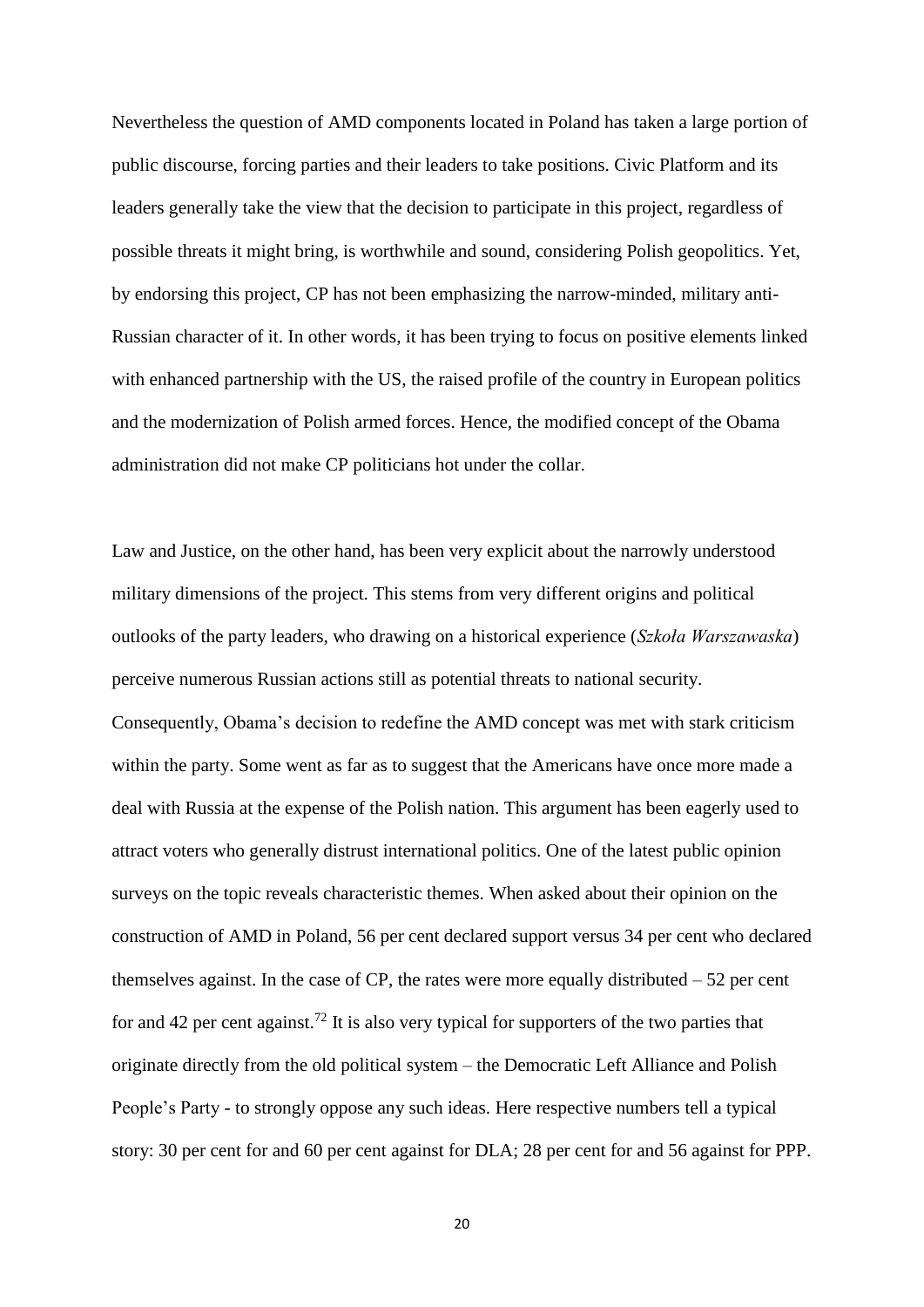Last but not least there is also an individual level to be addressed. In this respect the roles of subsequent presidents and governments are more than just relevant. The media in Poland devote a lot of attention to the Polish Minister of Foreign Affairs in the coalition government, Radosław 'Radek' Sikorski. Born in Poland and educated in Oxford, Sikorski has often been referred to as a representative of the new wave in Polish politics. This wave includes well-off, often educated abroad, energetic and ambitious politicians, who represent a modern political outlook devoid of the ideological stigma of their older colleagues who started and developed their careers when the real decisions were made in the Kremlin rather than in Warsaw. Sikorski has been very active in international politics. There was a lot of speculation that he might have been nominated as a Secretary General of NATO back in 2009. He is also one of the most trusted Polish politicians. According to the latest public survey, he holds second place in the ranking of most trusted Polish politicians, after President Bronisław Komorowski.<sup>73</sup> When asked about his future political career, he implicitly indicated that he would be interested in running for the highest office in the next presidential elections.<sup>74</sup> His position within the party has grown substantially in recent years, and his personal engagement in the negotiations and signing of the 2008 agreement with the US has been emphasized by many commentators.

His most vocal opponent/critic is his former boss, Jarosław Kaczyński. Leader of the second major party, Law and Justice (Sikorski served as a Minister of National Defense between 2005–2007 in the government headed by J. Kaczyński), he commands a lot of attention based on negative campaigns. By constant criticism towards all political opponents, be it in government or in the opposition, often built on the grounds of a personal agenda, he has gained popularity among more conservative members of the society. Kaczyński has starkly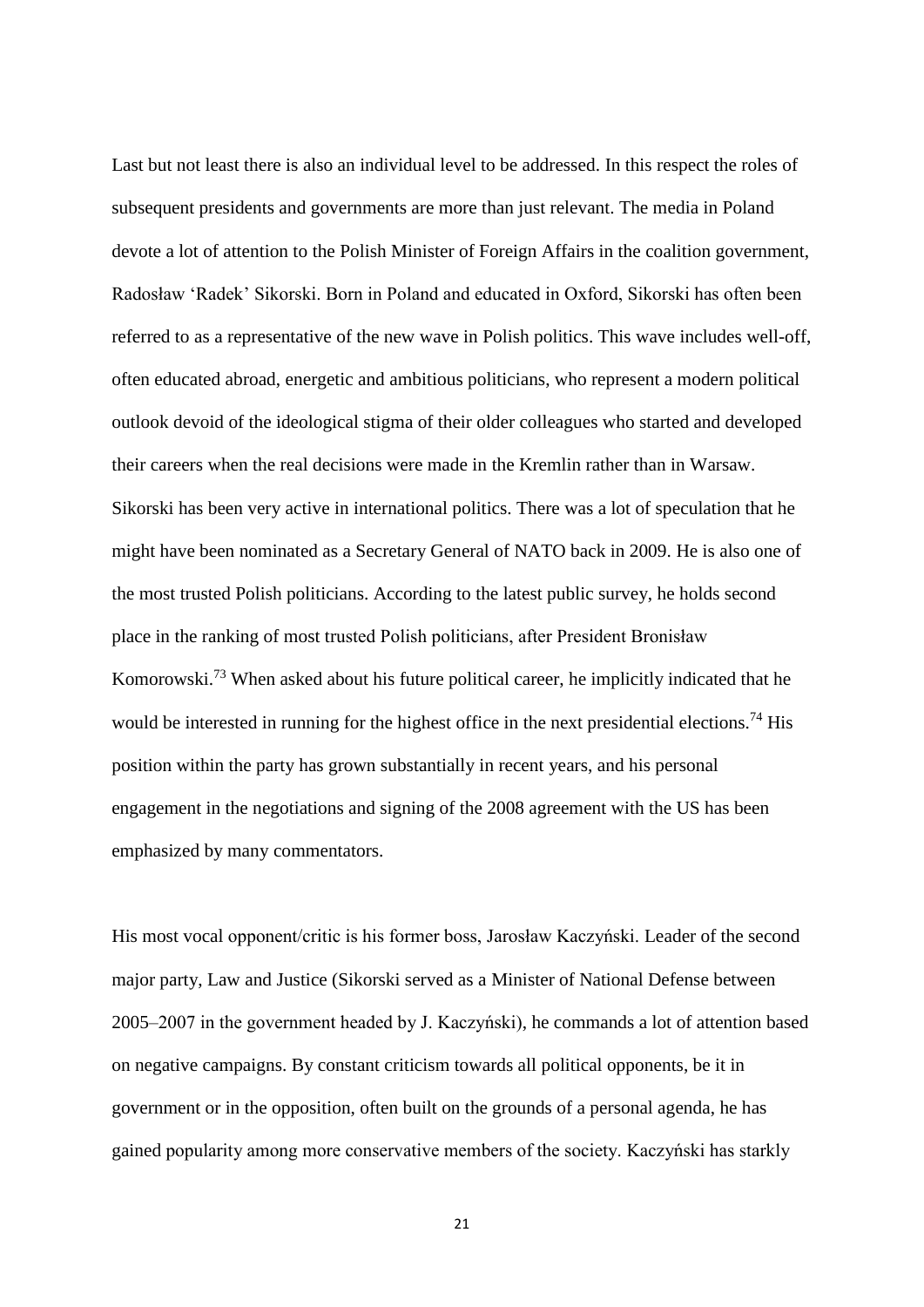criticized the coalition government of Donald Tusk (CP and PPP) of conformity and lack of 'guts' in their dealing with the American administration. The 2009 redefinition of AMD meant that Ground Based Interceptors (GBIs) were no longer meant to be stationed on Polish ground. One of the points of the agreement stipulates that Poland should receive Patriot class missiles. This however has been softened by the Americans, who early on revealed that Patriots were intended only to be used for training reasons and as such would not be armed. Minister Sikorski has been very active in urging Americans not to diminish their commitments and negotiated that the US Air Force's Aviation Detachment be deployed in the country on a continuous basis.<sup>75</sup>All of these have been vehemently criticized by Jarosław Kaczyński, who believes that the USA has been afraid of stark Russian opposition towards the AMD and once again has turned its back to Polish allies, who have been so eagerly supporting it in Iraq and Afghanistan. His latest rankings show that a number of voters disapprove of his approach to politics. The former Prime Minister is one of the least trusted politicians in the country with 55 per cent disapproval.<sup>76</sup>

# **Conclusion**

In May 2011 Romanian President Traian Basescu announced that the elements of a modified antimissile defense system will be stationed in Romania at a military base in Devesel.<sup>77</sup> Bulgaria has also expressed its interest in hosting elements of the US/NATO missile defense system should Turkey refuse to do so.<sup>78</sup> As these two examples clearly show, the presence of any elements of the designed AMD, be it US or NATO, are seen in Central and Eastern European countries as very attractive. They boost the country's political profile and its real military potential at considerably very low cost.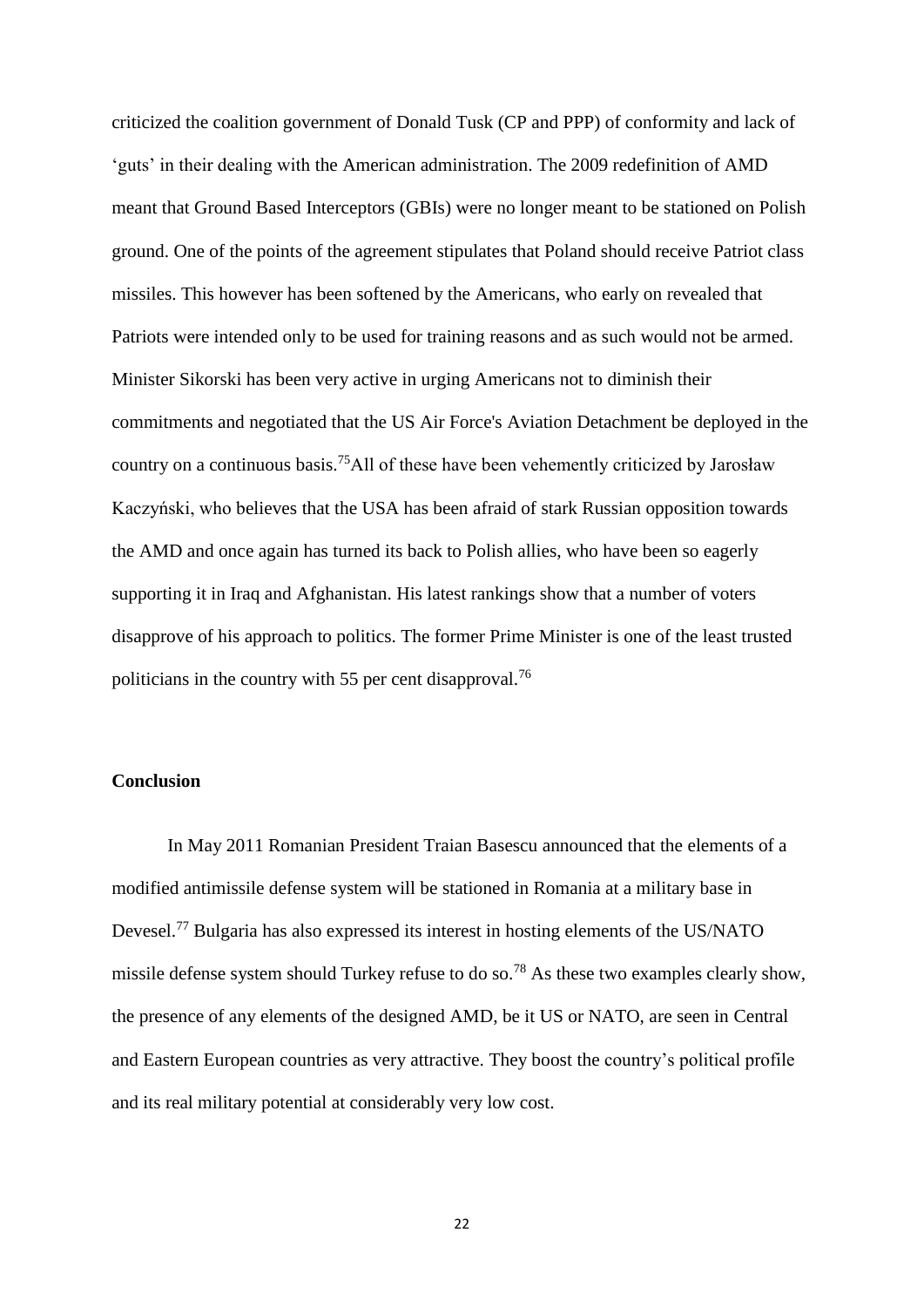Finally there is also a geopolitical perspective that needs to be considered in order to understand the complexities of AMD politics. After the collapse of the USSR in 1991, Moscow found itself increasingly close to former Cold War adversaries. Geographical distance to NATO diminished even further in 1999 when Poland became a member. As George Friedman puts it: "Russian influence is now increasing in three directions: toward Central Asia, toward the Caucasus, and inevitably toward the West, the Baltics, and Eastern Europe. For the next generation, until roughly 2020, Russia's primary concern will be reconstructing the Russian state and reasserting Russian power in the region".<sup>79</sup> For that reason, if we agree with Friedman that the Russian-European frontier remains a fault line, states in Eastern Europe such as Poland are more than likely to insist on their national security to be 'guaranteed' by the West, preferably by the US.<sup>80</sup> In turn, Russia is more than likely to continue regarding such actions as potential threats to its national security.

The decision of consequent Polish governments to participate in the American antiballistic shield project directed against rogue states such as Iran has in reality resulted in limiting the level of analysis to the local level, Polish-Russian relations. It has also been 'regionalized' as far as the position of Poland against reasserting Russia in Central and Eastern Europe is concerned.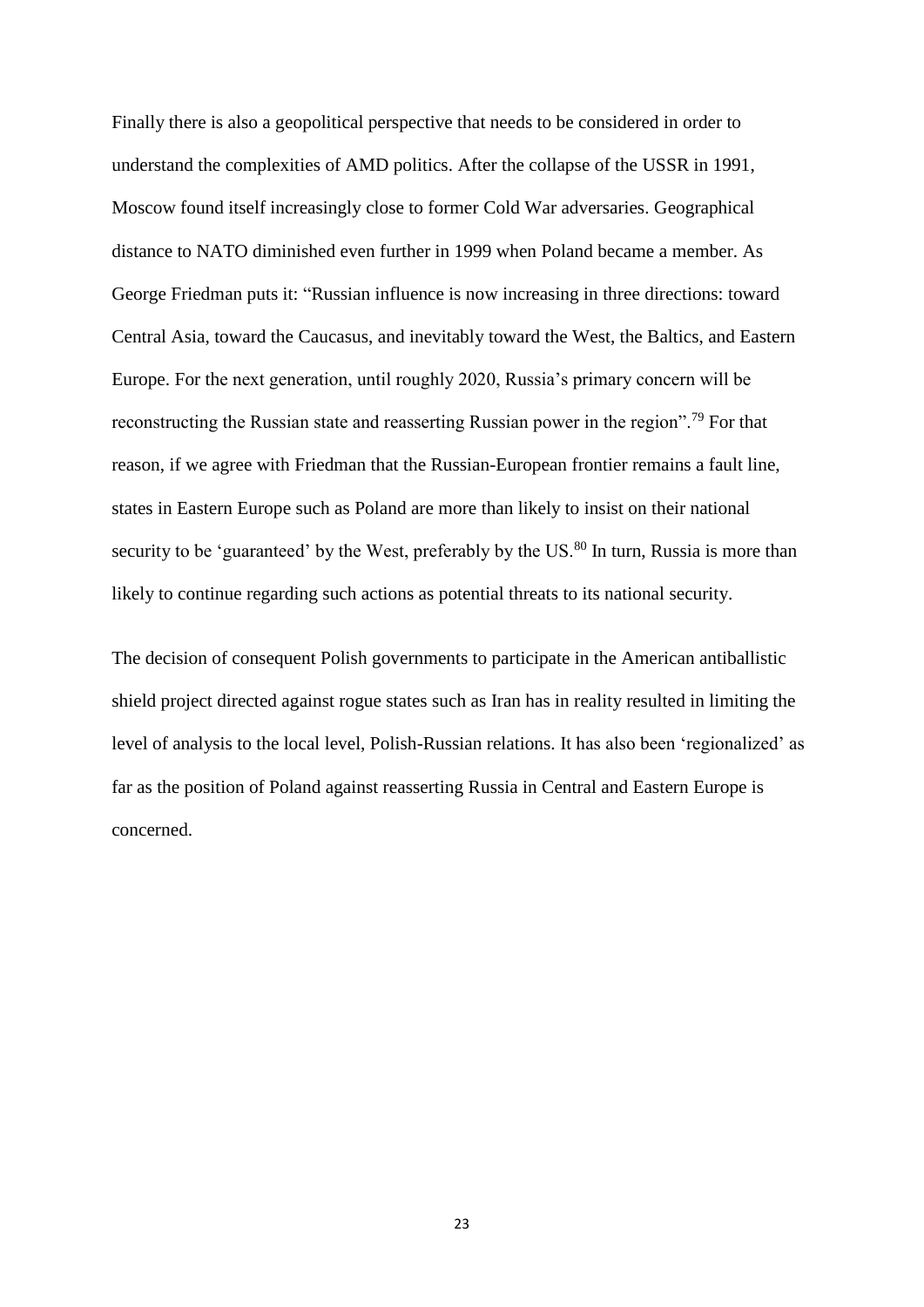# **Endnotes**

1 <sup>1</sup> CBOS, "Public Opinion Research Centre," accessed 16 November 2010, [http://www.cbos.pl/.](http://www.cbos.pl/)

2 "CBOS Public Opinion Research Centre, *Poczucie Zagrożenia Wojną*" (Warsaw, 2002), accessed 16 November 2010, [http://www.cbos.pl/SPISKOM.POL/2002/K\\_154\\_02.PDF.](http://www.cbos.pl/SPISKOM.POL/2002/K_154_02.PDF)

<sup>3</sup> CBOS Public Opinion Research Centre, *O Terminie Wycofania Żołnierzy Polskich z Iraku, Stosunku do Ulokowania w Polsce Elementów Tarczy Antyrakietowej i Obawach przed Terroryzmem* (Warsaw, 2007), accessed 16 November 2010, [http://www.cbos.pl/SPISKOM.POL/2007/K\\_176\\_07.PDF.](http://www.cbos.pl/SPISKOM.POL/2007/K_176_07.PDF)

<sup>4</sup> Maria Wągrowska, "The Shield Brings New Dilemmas in the Security Policy," *Rocznik Strategiczny 2007/08* (2008): 35-44. Also: "Polska Polityka Zagraniczna: Jeden Rok - Dwie Odsłony," *Rocznik Strategiczny 2007/08* (2008): 313-315. Or: "An Open Letter to the Obama Administration from Central and Eastern Europe." Gazeta Wyborcza, July 16, 2009. Accessed 29 April 2011,

[http://wyborcza.pl/1,76842,6825987,An\\_Open\\_Letter\\_to\\_the\\_Obama\\_Administration\\_from\\_](http://wyborcza.pl/1,76842,6825987,An_Open_Letter_to_the_Obama_Administration_from_Central.html) [Central.html](http://wyborcza.pl/1,76842,6825987,An_Open_Letter_to_the_Obama_Administration_from_Central.html) 

5 Walter Carlsnaes, "Actors, structures, and foreign policy analysis," in *Foreign Policy. Theories, actors, cases*, ed. Steve Smith, Amelia Hadfield, Tim Dunne (Oxford: Oxford University Press, 2008), 97.

6 "US considers Polish missile base." BBC News, Europe, November 17, 2005. [http://news.bbc.co.uk/2/hi/europe/4445284.stm,](http://news.bbc.co.uk/2/hi/europe/4445284.stm) accessed 29 April 2011.

<sup>7</sup> "Russia piles pressure on EU over missile shield" The Telegraph, News, World, November 15, 2007. [http://www.telegraph.co.uk/news/worldnews/1569495/Russia-piles-pressure-on-](http://www.telegraph.co.uk/news/worldnews/1569495/Russia-piles-pressure-on-EU-over-missile-shield.html)[EU-over-missile-shield.html,](http://www.telegraph.co.uk/news/worldnews/1569495/Russia-piles-pressure-on-EU-over-missile-shield.html) accessed April 29, 2011 and "Russia and China Attack U.S. Missile Shield Plan" The New York Times, World, May 24. 2008. [http://www.nytimes.com/2008/05/24/world/24china.html?\\_r=1&scp=1&sq=China,%20Russi](http://www.nytimes.com/2008/05/24/world/24china.html?_r=1&scp=1&sq=China,%20Russia%20sign%20nuclear%20deal,%20condemn%20US%20missile%20defense%20plans&st=cse) [a%20sign%20nuclear%20deal,%20condemn%20US%20missile%20defense%20plans&st=cs](http://www.nytimes.com/2008/05/24/world/24china.html?_r=1&scp=1&sq=China,%20Russia%20sign%20nuclear%20deal,%20condemn%20US%20missile%20defense%20plans&st=cse) [e,](http://www.nytimes.com/2008/05/24/world/24china.html?_r=1&scp=1&sq=China,%20Russia%20sign%20nuclear%20deal,%20condemn%20US%20missile%20defense%20plans&st=cse) accessed 29 April 2011.

<sup>8</sup> See: [http://www.america.gov/st/texttrans](http://www.america.gov/st/texttrans-english/2008/August/20080820163900xjsnommis0.4542505.html)[english/2008/August/20080820163900xjsnommis0.4542505.html](http://www.america.gov/st/texttrans-english/2008/August/20080820163900xjsnommis0.4542505.html)

<sup>9</sup> "White House Scraps Bush's Approach to Missile Shield", The New York Times, World, September 17, 2009.

[http://www.nytimes.com/2009/09/18/world/europe/18shield.html?\\_r=1&hp,](http://www.nytimes.com/2009/09/18/world/europe/18shield.html?_r=1&hp) accessed 29 April 2011.

<sup>10</sup> "Protocol Amending the Ballistic Missile Defence Agreement Between the United States of America and the Republic of Poland." [http://www.state.gov/r/pa/prs/ps/2010/07/143945.htm,](http://www.state.gov/r/pa/prs/ps/2010/07/143945.htm) accessed 14 February 2011.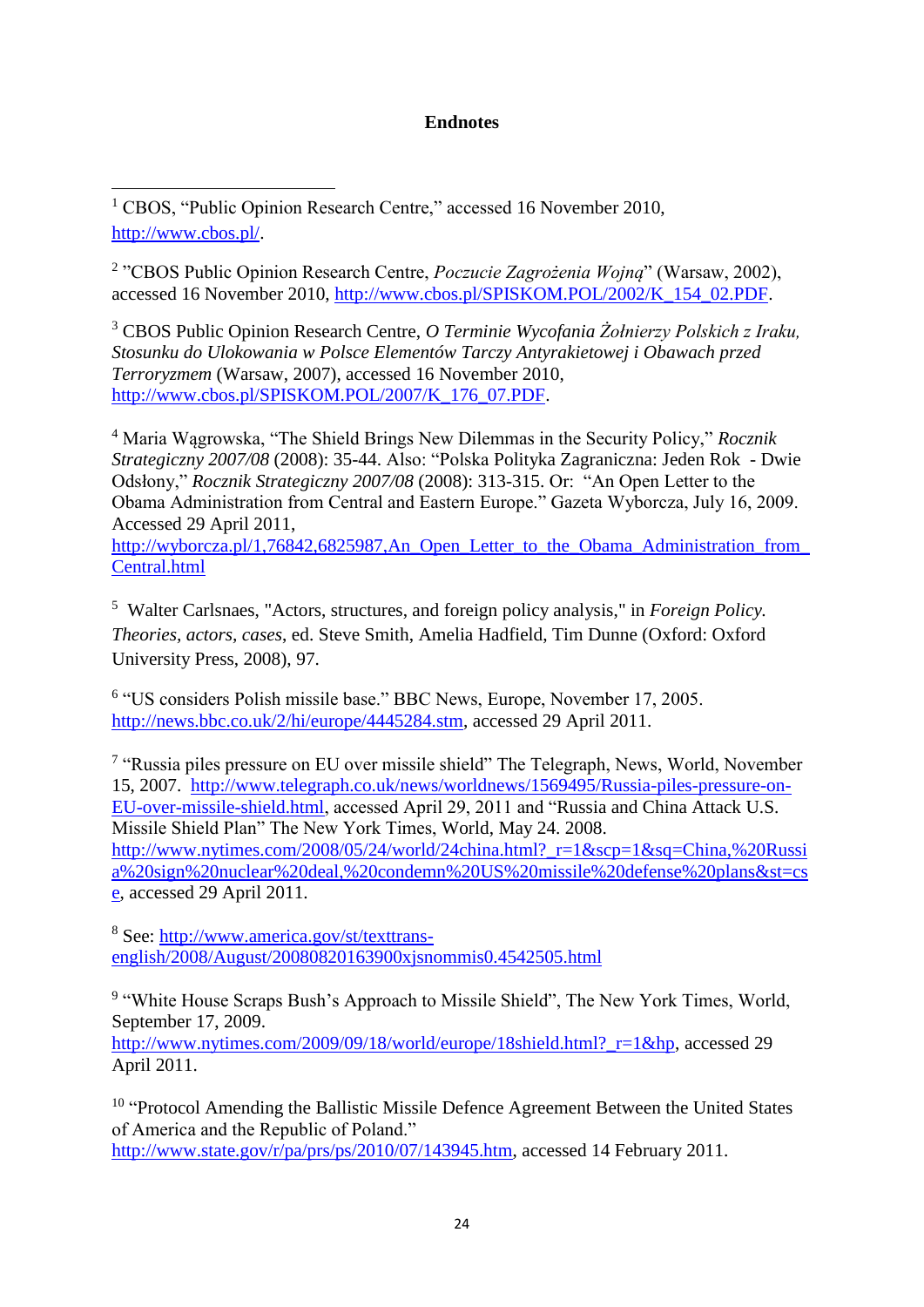1 <sup>11</sup> "Tarcza ma być na czas", Rzeczpospolita, May 28, 2011. [http://www.rp.pl/artykul/84379,665167.html,](http://www.rp.pl/artykul/84379,665167.html) accessed 31 May 2011.

<sup>12</sup> "Lisbon Summit Declaration," accessed 14 February 2011, [http://www.nato.int/cps/en/SID-A5E36187-2E1BC9D1/natolive/official\\_texts\\_68828.htm](http://www.nato.int/cps/en/SID-A5E36187-2E1BC9D1/natolive/official_texts_68828.htm)

<sup>13</sup> Rose Richard, *Understanding Post-communist Transformation. A Bottom Up Approach.*  (London and New York: Routledge, 2009), 14-16. Archie Brown, *The Rise and Fall of Communism.* (New York: An Imprint of Harper Collins Publishers, 2009), 522-548. Crampton R. J., *Eastern Europe in the twentieth century.* (London: Routledge, 1997), 379- 418. Henderson Karen, Robinson Neil, *Post-communist politics: an introduction*. (London: Prentice Hall, 1997), 61-90. Rothschild Joseph, Wingfield M. Nancy, *Return to diversity: a political history of East Central Europe since World War II*. (New York: Oxford University Press, 2000), 227-264. Daniels Robert V., *The rise and fall of Communism in Russia*. (New Haven: Yale University Press, 2007), 319-382. Mason David S., *Revolution in East-Central Europe: The Rise and Fall of Communism and the Cold War. (Boulder: Westview Press,* 1992), 105-144. Wydra, Harald, *Communism and the Emergence of Democracy*. (Cambridge: Cambridge University Press, 2007), 162-216. Richard Pipes, *Communism: A History*. (New York: Modern Library Chronicles, 2001), 145-160.

<sup>14</sup> Formally Poland became politically independent of the USSR in 1989 when the first 'free election' was organized. Practically it wasn't until 1993 when the Soviet troops were withdrawn from the country.

<sup>15</sup> Norman Davies, *Gods Playground. A History of Poland. Vol. 1.* (Oxford: Oxford University Press, 1981), 34. Also George Sanford, "Overcoming the Burden of History in Polish Foreign Policy", in *Journal of Communist Studies and Transition Politics*, 19/3 (2003): 178-199.

<sup>16</sup> To this day there remains an unresolved issue of Poles living in Germany being declined the status of ethnic minority. On top of that one of the 'thorny' issues in Polish-German relations concerns the activities of Erika Steinbach, president of the Federation of Expellees, that represents the interests of Germans who either fled or were expelled from their homes in parts of Central and Eastern Europe following World War II.

<sup>17</sup> Jarosław Drozd, "Polish-German Relations and the Question of Security," in *Poland's Security Policy 1989-2000*, ed. Roman Kuźniar (Warsaw: SCHOLAR Publishing House, 2001), 97.

<sup>18</sup> See more: Report For Congress, *Nuclear Smuggling and International Terrorism: Issues and Options for U.S. Policy*, October 22, 2002, Order Code RL31539. <http://www.usembassy.it/pdf/other/RL31539.pdf> accessed June 3, 2011. Also Franklyn Griffiths, "From Situations of Weakness – Foreign - Policy of the New Russia," *International Journal* 49, no. 4 (1994): 699-724.

<sup>19</sup> Roman Kuźniar, "Security Policy in Polish Foreign Policy," in *Poland's Security Policy 1989-2000*, ed. Roman Kuźniar (Warsaw: SCHOLAR Publishing House, 2001), 70-71.

 $20$  Sarah Meiklejohn Terry, "Poland's foreign policy since 1989: the challenges of independence," *Communist and Post-Communist Studies 33 (2000): 8.* Also: "Principles of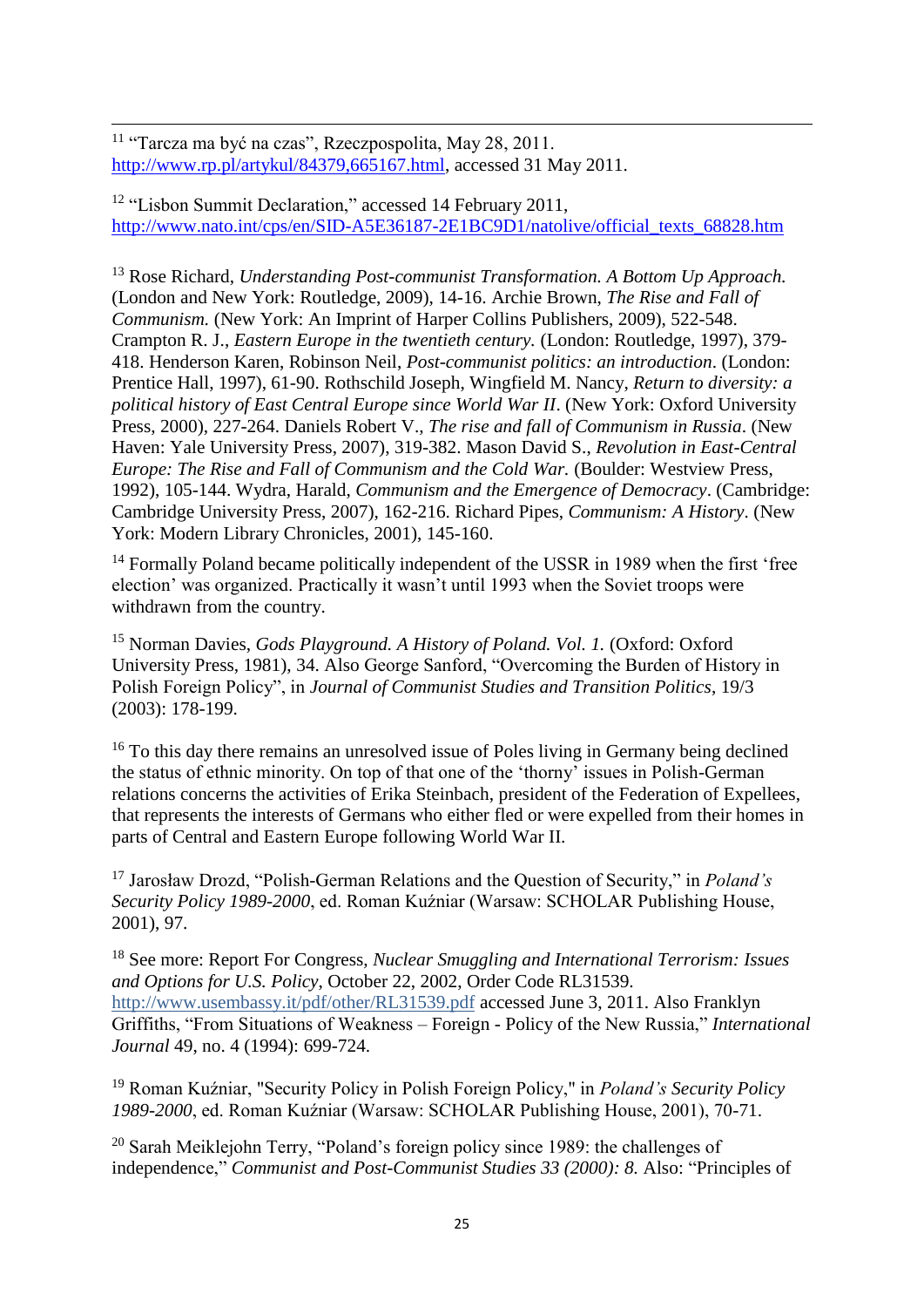1 Poland's Security Policy November 2, 1992" in *Poland's Security Policy 1989-2000*, ed. Roman Kuźniar (Warsaw: SCHOLAR Publishing House, 2001), 554. and *Exposé ministra spraw zagranicznych Andrzeja Olechowskiego w Sejmie - 12 maja 1994 r.*  [http://www.stosunki](http://www.stosunki-miedzynarodowe.pl/index.php?option=com_content&view=article&id=1122:expose-ministra-spraw-zagranicznych-andrzeja-olechowskiego-w-sejmie-12-maja-1994-r&catid=46:przemowienia&Itemid=130)[miedzynarodowe.pl/index.php?option=com\\_content&view=article&id=1122:expose](http://www.stosunki-miedzynarodowe.pl/index.php?option=com_content&view=article&id=1122:expose-ministra-spraw-zagranicznych-andrzeja-olechowskiego-w-sejmie-12-maja-1994-r&catid=46:przemowienia&Itemid=130)[ministra-spraw-zagranicznych-andrzeja-olechowskiego-w-sejmie-12-maja-1994](http://www.stosunki-miedzynarodowe.pl/index.php?option=com_content&view=article&id=1122:expose-ministra-spraw-zagranicznych-andrzeja-olechowskiego-w-sejmie-12-maja-1994-r&catid=46:przemowienia&Itemid=130) [r&catid=46:przemowienia&Itemid=130](http://www.stosunki-miedzynarodowe.pl/index.php?option=com_content&view=article&id=1122:expose-ministra-spraw-zagranicznych-andrzeja-olechowskiego-w-sejmie-12-maja-1994-r&catid=46:przemowienia&Itemid=130) accessed 3 June 2011*.* 

21 Jarosław Drozd, "Polish-German Relations…" *op. cit*., 104.

 $^{22}$  Initially Russian President Boris Yeltsin implicitly supported Polish membership in NATO during his visit to Warsaw on 25 August 1993. Three weeks later however, the Russian position changed and expressed strong opposition to any such possibilities, offering instead cross-security guarantees together with NATO. See more: Marek Menkiszak, "Difficult Neighborhood: The security question in Polish relations with Soviet Union and Russia," in *Poland's Security Policy 1989-2000*, ed. Roman Kuźniar (Warsaw: SCHOLAR Publishing House, 2001), 146.

 $23$  There is an endless list of newspaper, magazine and journal articles and papers on the topic. These two are just examples. "NEWS ANALYSIS Strategists Debate NATO's Military, Political Future Alliances: Despite U.S. support, the group must prove it can serve new European security interests to survive", Los Angeles Times, May 6, 1990 [http://pqasb.pqarchiver.com/latimes/access/60049115.html?dids=60049115:60049115&FMT](http://pqasb.pqarchiver.com/latimes/access/60049115.html?dids=60049115:60049115&FMT=ABS&FMTS=ABS:FT&type=current&date=May+06%2C+1990&author=WILLIAM+TUOHY&pub=Los+Angeles+Times+%28pre-1997+Fulltext%29&desc=NEWS+ANALYSIS+Strategists+Debate+NATO%27s+Military%2C+Political+Future+Alliances%3A+Despite+U.S.+support%2C+the+group+must+prove+it+can+serve+new+European+security+interests+to+survive.&pqatl=google) [=ABS&FMTS=ABS:FT&type=current&date=May+06%2C+1990&author=WILLIAM+TU](http://pqasb.pqarchiver.com/latimes/access/60049115.html?dids=60049115:60049115&FMT=ABS&FMTS=ABS:FT&type=current&date=May+06%2C+1990&author=WILLIAM+TUOHY&pub=Los+Angeles+Times+%28pre-1997+Fulltext%29&desc=NEWS+ANALYSIS+Strategists+Debate+NATO%27s+Military%2C+Political+Future+Alliances%3A+Despite+U.S.+support%2C+the+group+must+prove+it+can+serve+new+European+security+interests+to+survive.&pqatl=google) [OHY&pub=Los+Angeles+Times+%28pre-](http://pqasb.pqarchiver.com/latimes/access/60049115.html?dids=60049115:60049115&FMT=ABS&FMTS=ABS:FT&type=current&date=May+06%2C+1990&author=WILLIAM+TUOHY&pub=Los+Angeles+Times+%28pre-1997+Fulltext%29&desc=NEWS+ANALYSIS+Strategists+Debate+NATO%27s+Military%2C+Political+Future+Alliances%3A+Despite+U.S.+support%2C+the+group+must+prove+it+can+serve+new+European+security+interests+to+survive.&pqatl=google)

[1997+Fulltext%29&desc=NEWS+ANALYSIS+Strategists+Debate+NATO%27s+Military%](http://pqasb.pqarchiver.com/latimes/access/60049115.html?dids=60049115:60049115&FMT=ABS&FMTS=ABS:FT&type=current&date=May+06%2C+1990&author=WILLIAM+TUOHY&pub=Los+Angeles+Times+%28pre-1997+Fulltext%29&desc=NEWS+ANALYSIS+Strategists+Debate+NATO%27s+Military%2C+Political+Future+Alliances%3A+Despite+U.S.+support%2C+the+group+must+prove+it+can+serve+new+European+security+interests+to+survive.&pqatl=google) [2C+Political+Future+Alliances%3A+Despite+U.S.+support%2C+the+group+must+prove+it](http://pqasb.pqarchiver.com/latimes/access/60049115.html?dids=60049115:60049115&FMT=ABS&FMTS=ABS:FT&type=current&date=May+06%2C+1990&author=WILLIAM+TUOHY&pub=Los+Angeles+Times+%28pre-1997+Fulltext%29&desc=NEWS+ANALYSIS+Strategists+Debate+NATO%27s+Military%2C+Political+Future+Alliances%3A+Despite+U.S.+support%2C+the+group+must+prove+it+can+serve+new+European+security+interests+to+survive.&pqatl=google) [+can+serve+new+European+security+interests+to+survive.&pqatl=google](http://pqasb.pqarchiver.com/latimes/access/60049115.html?dids=60049115:60049115&FMT=ABS&FMTS=ABS:FT&type=current&date=May+06%2C+1990&author=WILLIAM+TUOHY&pub=Los+Angeles+Times+%28pre-1997+Fulltext%29&desc=NEWS+ANALYSIS+Strategists+Debate+NATO%27s+Military%2C+Political+Future+Alliances%3A+Despite+U.S.+support%2C+the+group+must+prove+it+can+serve+new+European+security+interests+to+survive.&pqatl=google) accessed 6 June 2011. Also Svein Melby, "The American debate on NATO expansion," *Internasjonal Politikk* 54, Issue 4, (1996)**:** 481-&**.**

**<sup>24</sup>** Immediately after communist authorities imposed martial law in December 1981, the United States invoked economic sanctions against Poland. General Wojciech Jaruzelski was at that time Prime Minister, First Secretary of the Central Committee of the Polish United Workers Party and a member of the Military Council of National Salvation, which made him a dictator. See more: Nicholas G. Andrews, "The Effectiveness of US Sanctions Against Poland," in *Creditworthiness and reform in Poland: Western and Polish perspectives*, ed. Paul Marer, Włodzimierz Siwiński (Indiana University Press, 1988), 323-334. Also: Arthur R. Rachwald, *In Search of Poland. The Superpower's Response to Solidarity, 1980-1989*  (Stanford: Hoover Institution Press, 1990), 47-62, 63-92.

 $25$  Especially art. 5 of the Washington Treaty that envisages common defense. More: Adam Daniel Rotfeld*, Polska w Niepewnym Świecie.* (Warszawa: Polski Instytut Spraw Międzynarodowych, 2006) 298-299.

<sup>26</sup> An argument still very relevant in light of the latest Russian-Georgian crisis. Zbigniew Brzeziński, Brent Scowcroft, *America and the World.* Moderated by David Ignatuis. (New York: Basic Books, 2008), 10.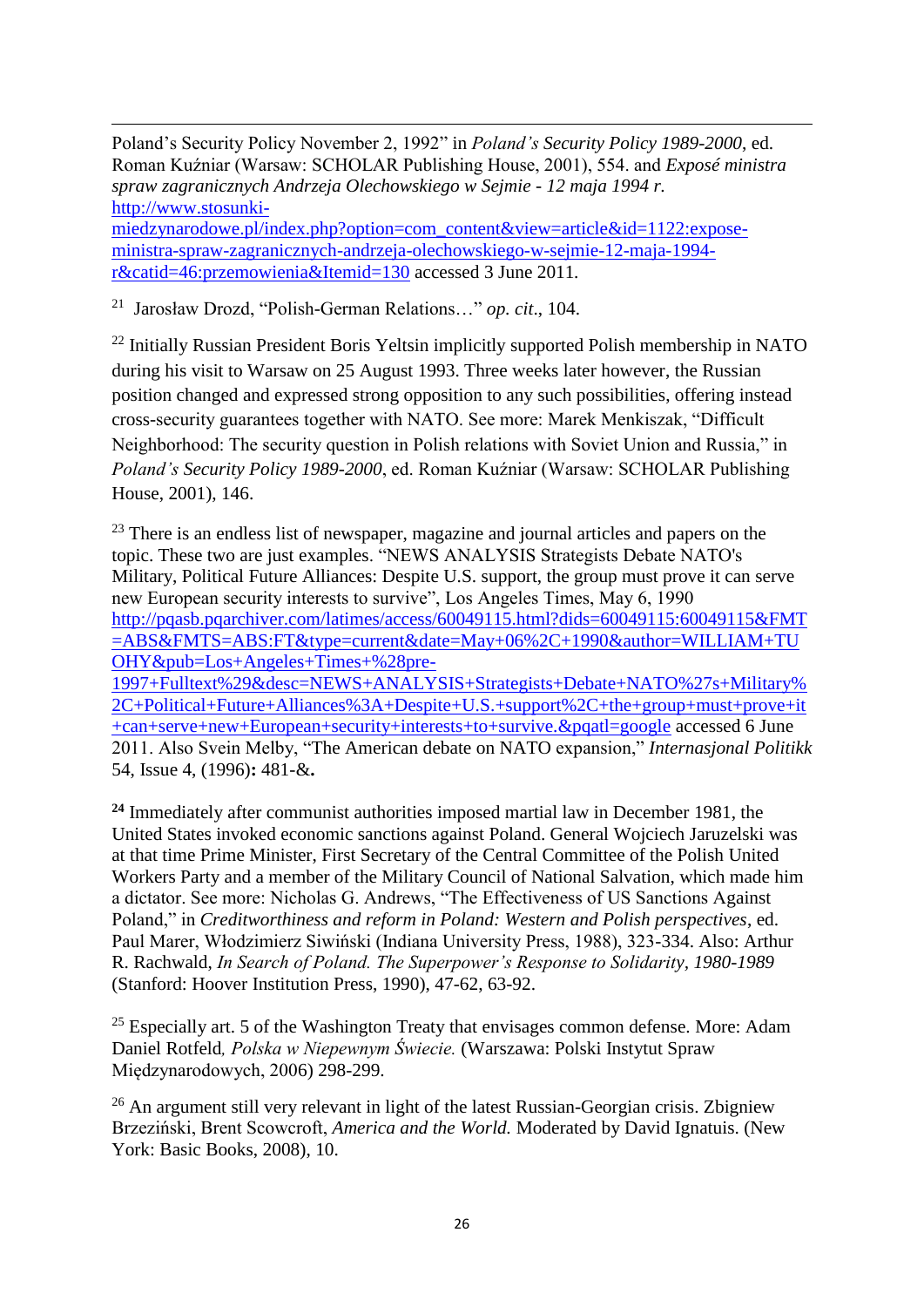1 <sup>27</sup> *SIPRI Yearbook 1993. World Armaments and Disarmament.* (Oxford: Oxford University Press, 1993), 409.

 $28$  For more detailed information on Polish armed forces and military budgets at the beginning of the 1990s refer to *The Military Balance 1992-1993* (London: Brassey's, 1992), 80-82.

<sup>29</sup> Partnership for Peace – a program aimed at creating trust between NATO and other states in Europe and the former Soviet Union. First proposed as an American initiative at the meeting of NATO defense ministers in Travemünde, Germany, on 20–21 October 1993, and formally launched on 10–11 January 1994 NATO summit in Brussels, Belgium. Poland became a member of PfP on February 2nd 1994. See more at: [http://www.nato.int/cps/en/natolive/topics\\_50349.htm](http://www.nato.int/cps/en/natolive/topics_50349.htm)

<sup>30</sup> Poland purchased 48 F-16C/D-52+ aircraft. They were delivered from 2006 to about 2009 under the PEACE SKY program. The contract was signed on April 18, 2003 during the Hanna Suchocka term in Government. See more at: [http://www.mon.gov.pl/pl/strona/170/PG\\_154\\_177/#kalendarium-f16](http://www.mon.gov.pl/pl/strona/170/PG_154_177/#kalendarium-f16)

<sup>31</sup> Marek Madej, "Obama's missile defense rethink: The Polish reaction", *Bulletin of the Atomic Scientists*, web edition, 30 September 2009 [http://thebulletin.org/web](http://thebulletin.org/web-edition/features/obamas-missile-defense-rethink-the-polish-reaction)[edition/features/obamas-missile-defense-rethink-the-polish-reaction](http://thebulletin.org/web-edition/features/obamas-missile-defense-rethink-the-polish-reaction) accessed 13 June 2011.

 $32$  It has often been suggested after 1989 that the West owes Poland for its wealth and security that was in effect gained at the expense of Central and Eastern European countries that were 'sold' to Stalin in Yalta. See more: George Sanford, "Overcoming the Burden of History in Polish Foreign Policy", *Journal of Communist Studies and Transition Politics*, 19/3 (2003): 178-199.

<sup>33</sup> Iwona Anna Hanska, "The European Union after Enlargement – a Polish View"*, Germany GARNET Working Paper:* No 3408: [http://www.garnet](http://www.garnet-eu.org/fileadmin/documents/working_papers/3408.pdf)[eu.org/fileadmin/documents/working\\_papers/3408.pdf](http://www.garnet-eu.org/fileadmin/documents/working_papers/3408.pdf) accessed 15 June 2011.

<sup>34</sup> The so-called Constitution of May 3 was ratified by the parliament of the Polish– Lithuanian Commonwealth on the  $3<sup>rd</sup>$  of May 1971, four months before the famous French constitution of the same year and similarly short-lived.

<sup>35</sup> George Sanford, "Overcoming the Burden of History…" *op. cit.,*182.

<sup>36</sup> In 1993, at the Copenhagen European Council, the European Union agreed on a set of reference criteria for prospective members. They include: stability of institutions guaranteeing democracy, the rule of law, human rights and respect for and protection of minorities; the existence of a functioning market economy as well as the capacity to cope with competitive pressure and market forces within the Union; the ability to take on the obligations of membership including adherence to the aims of political, economic & monetary union. See more at:

[http://ec.europa.eu/enlargement/enlargement\\_process/accession\\_process/criteria/index\\_en.ht](http://ec.europa.eu/enlargement/enlargement_process/accession_process/criteria/index_en.htm) [m](http://ec.europa.eu/enlargement/enlargement_process/accession_process/criteria/index_en.htm)

<sup>37</sup> Expose ministra spraw zagranicznych Krzysztofa Skubiszewskiego w Sejmie - 26 kwietnia 1990 r. at: [http://www.stosunki-](http://www.stosunki-miedzynarodowe.pl/index.php?option=com_content&view=article&id=1133%3Aexpose-ministra-spraw-zagranicznych-krzysztofa-skubiszewskiego-w-sejmie-26-kwietnia-1990-r&catid=46%3Aprzemowienia&Itemid=130)

[miedzynarodowe.pl/index.php?option=com\\_content&view=article&id=1133%3Aexpose-](http://www.stosunki-miedzynarodowe.pl/index.php?option=com_content&view=article&id=1133%3Aexpose-ministra-spraw-zagranicznych-krzysztofa-skubiszewskiego-w-sejmie-26-kwietnia-1990-r&catid=46%3Aprzemowienia&Itemid=130)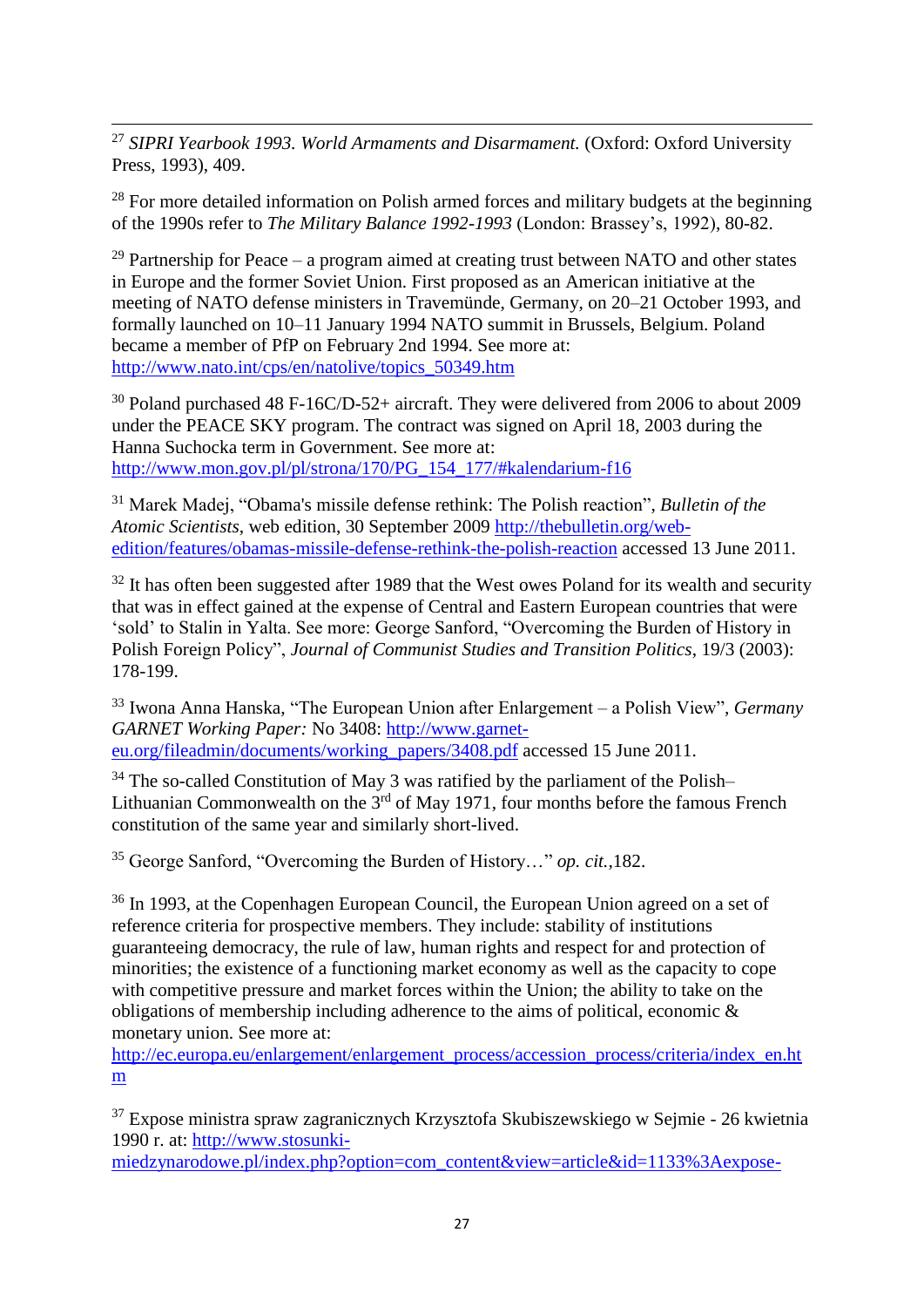1 [ministra-spraw-zagranicznych-krzysztofa-skubiszewskiego-w-sejmie-26-kwietnia-1990](http://www.stosunki-miedzynarodowe.pl/index.php?option=com_content&view=article&id=1133%3Aexpose-ministra-spraw-zagranicznych-krzysztofa-skubiszewskiego-w-sejmie-26-kwietnia-1990-r&catid=46%3Aprzemowienia&Itemid=130) [r&catid=46%3Aprzemowienia&Itemid=130](http://www.stosunki-miedzynarodowe.pl/index.php?option=com_content&view=article&id=1133%3Aexpose-ministra-spraw-zagranicznych-krzysztofa-skubiszewskiego-w-sejmie-26-kwietnia-1990-r&catid=46%3Aprzemowienia&Itemid=130)

<sup>38</sup> Throughout the period preceding Polish accession to the EU and shortly afterwards, voices could be heard depicting Poland as a 'Trojan horse' of the USA in Europe. Scholars occasionally also alluded to such views see: Guglielmo Meardi, "The Trojan Horse for the Americanization of Europe? Polish Industrial Relations towards the EU", *European Journal of Industrial Relations*, 8, Issue 1 (2002): 77-99.

<sup>39</sup> "New Europe' backs EU on Iraq." BBC News, Europe, 19 February 2003. [http://news.bbc.co.uk/2/hi/europe/2775579.stm,](http://news.bbc.co.uk/2/hi/europe/2775579.stm) accessed 14 June 2011.

<sup>40</sup> Konstanty Gebert, "Between the European Union and the United States: Does Poland Have to Choose?" in *Conflict and Cooperation in Transatlantic Relations*, ed. Daniel S. Hamilton (Washington, D.C.: Center for Transatlantic Relations, 2004), 30.

<sup>41</sup> According to the latest survey around 10 million Poles or persons of Polish origin permanently resided in the USA. The biggest 'Polish' cities include: Chicago, New York, Los Angeles and Washington. See more: Raport o Sytauacji Polonii i Polaków za Granicą 2009 (Warszawa: Ministerstwo Spraw Zagranicznych, 2009), 219 available at: [http://www.msz.gov.pl/files/docs/polonia/Raport\\_PPG.pdf](http://www.msz.gov.pl/files/docs/polonia/Raport_PPG.pdf) accessed on 23 July 2010.

<sup>42</sup> That includes Kaziemierz Puławski. Polish nobleman, who took part in the American Revolutionary War and saved the life George Washington. He was awarded honorary citizenship of United States. Parks, squares and monuments commemorate him throughout the USA. See more: Kazimierz Puławski Foundation: [http://www.pulaski.pl/en/o](http://www.pulaski.pl/en/o-fundacji/patron.html)[fundacji/patron.html](http://www.pulaski.pl/en/o-fundacji/patron.html) Also: Maria Mälkso, *The Politics of Becoming European. A Study of Polish and Baltic post-Cold War security imaginaries* (London: Routledge, 2010), 130-131.

<sup>43</sup> Radosław Sikorski, "Polish-American Relations on the Threshold of the 21st Century", lecture by the Foreign Minister of the Republic of Poland, at the Jagiellonian University during the celebrations of the 75th anniversary of the Kosciuszko Foundation. <http://www.washington.polemb.net/?document=110> accessed 14 June 2011.

<sup>44</sup> The number of Catholics in Poland is actually quite a problematic issue. Formally, everyone who was baptized and hasn't converted is a Catholic. According to statistics therefore, around 95 per cent of Polish are Catholics. Yet, at least half of them do not attend masses regularly, neither do they follow the teachings of the Catholic Church in their daily lives, which makes them *de facto* non-Catholics or 'non-practising Catholics'. For official statistics see:<http://www.episkopat.pl/?a=statystyka1> accessed 14 June 2011.

<sup>45</sup> The Battle of Vienna in 1683 marked the final turning point in a 250-year struggle between Christian Europe and the Islamic Ottoman Empire. This decisive victory was largely orchestrated by King of Poland Jan III Sobieski. See more: Adam Zamoyski, *Poland*. (London: Harper Press, 2009). 167.

<sup>46</sup> Emiliano Alessandri, "The Atlantic Community as Christendom" in *Defining the Atlantic Community. Culture, Intellectuals, and Policies in the Mid-Twentieth Century*, ed. Marco Mariano (London: Routledge, 2010), 47.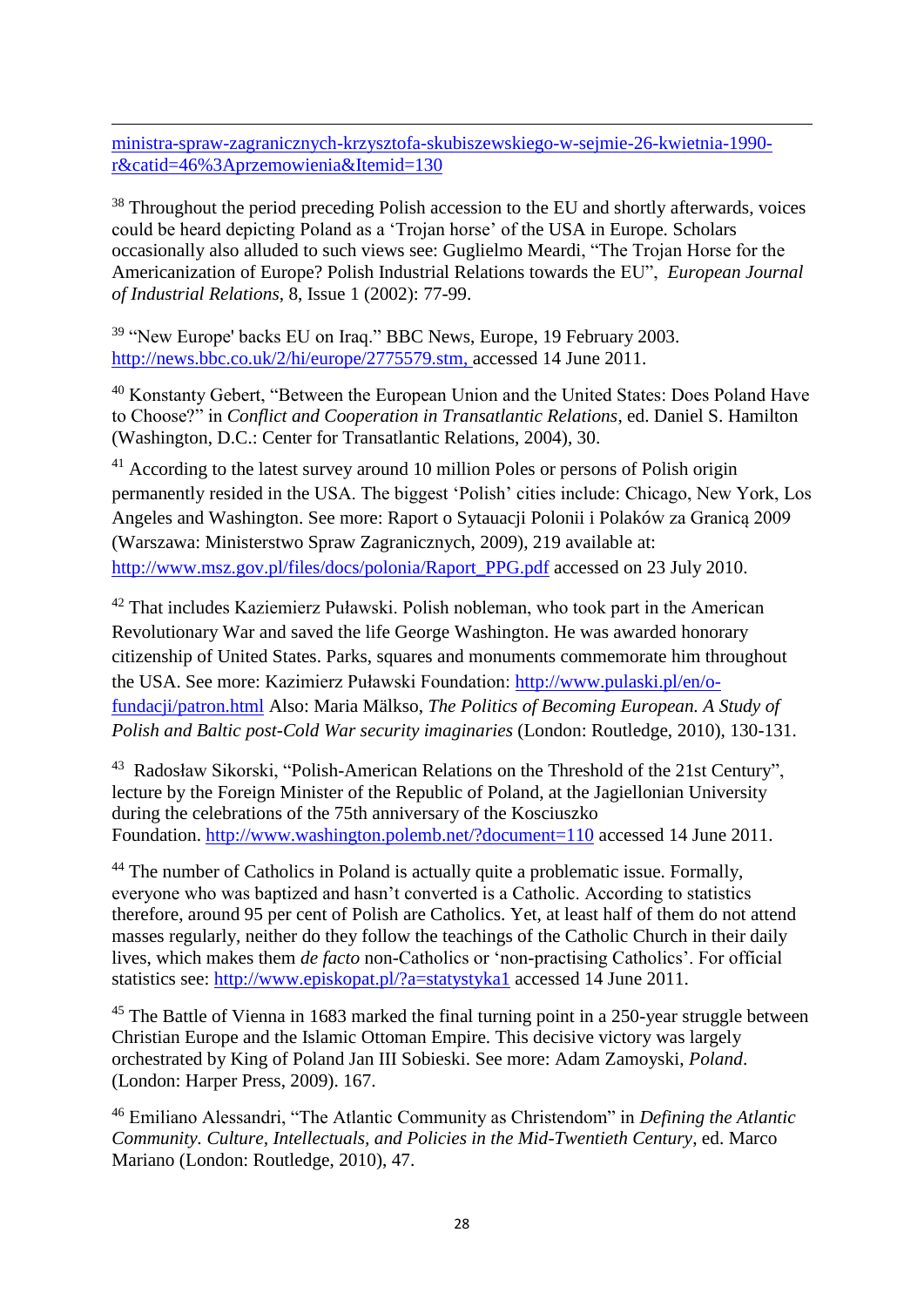1 <sup>47</sup> *Ibidem,* 48.

<sup>48</sup> According to various estimates 75 per cent of Russians are Orthodox. Vladimir Putin was oftentimes seen during his presidency in the company of Patriarch Alexy II of Moscow and all Russia.

<sup>49</sup> See more: Jarosław Ćwiek-Karpowicz, Opinia publiczna o obawach i nadziejach wobec Rosji i Niemiec, The Institute of Public Affairs, available at <http://www.isp.org.pl/files/17805778520923728001141999025.pdf> , 2.

<sup>50</sup> This was only reinforced in 2006 and 2009 when the Russians unilaterally cut off Ukraine from its gas supplies.

<sup>51</sup> On top of that there is still an on-going issue concerning cooperation between the two countries with regards to the tragic catastrophe in Smolensk (Russia) in April 2010 where the Polish President and a number of officials were killed in an air crash. The irony of history reveals itself fully in this event, as the President was supposed to take part in a commemoration ceremony of Polish officers and civilians killed in 1940 in what is known as the Katyń Massacre.

<sup>52</sup> Let alone latest examples of Russian actions against Estonia in 2007 and Georgia in 2008.

 $53$  This however has changed significantly over the last years. Proponents of the antiballistic missile system in Poland fell from 50 in 2005 to 29 in 2009. Those opposing such a project grew from 32 to 53 in the respective period. **OPINIA PUBLICZNA O TARCZY ANTYRAKIETOWEJ,** WARSZAWA, MARZEC 2009, p. 1.

<sup>54</sup> Koziej Stanisław, Amerykanski System Obrony Przeciwrakietowej, Rocznik Strategiczny 2007, 23.

<sup>55</sup> On 7 April this year, Israel's 'Iron Dome' short-range missile defence system intercepted a rocket fired from Gaza for the first time. [http://www.washingtonpost.com/world/israel-pm](http://www.washingtonpost.com/world/israel-pm-netanyahu-welcomes-first-successful-defense-of-new-iron-dome-missile-system/2011/04/07/AF5e2XwC_story.html)[netanyahu-welcomes-first-successful-defense-of-new-iron-dome-missile](http://www.washingtonpost.com/world/israel-pm-netanyahu-welcomes-first-successful-defense-of-new-iron-dome-missile-system/2011/04/07/AF5e2XwC_story.html)[system/2011/04/07/AF5e2XwC\\_story.html](http://www.washingtonpost.com/world/israel-pm-netanyahu-welcomes-first-successful-defense-of-new-iron-dome-missile-system/2011/04/07/AF5e2XwC_story.html) accessed 8 April 2011.

<sup>56</sup> As a percentage of GDP, defence expenditures of major powers have been on the rise for the past couple of years. For example, the U.S. raised its military budget from 3.10 in 2000 to 4.88 in 2008. Russia from 1.96 in 2000 to 2.41 in 2008 and China from 0.086 in 2000 to 1.88 in 2008. See more: *The Military Balance 2000*. (London: Brassey's, 2000). It is also estimated that worldwide military expenditure reached \$1,531bn in 2009, a 5.9% rise in real terms from 2008. See more: "World military spending soars in spite of recession "BBC News, Business, 1 June 2010 [http://www.bbc.co.uk/news/10184610,](http://www.bbc.co.uk/news/10184610) accessed 22 June 2011.

<sup>57</sup> See more at:<http://www.msz.gov.pl/Deklaracja,o,wspolpracy,strategicznej,29965.html>

<sup>58</sup> "Russia fails to withdraw from Georgia" The Telegraph, News, World, 18 August, 2008 [http://www.telegraph.co.uk/news/worldnews/europe/georgia/2578886/Russia-fails-to](http://www.telegraph.co.uk/news/worldnews/europe/georgia/2578886/Russia-fails-to-withdraw-from-Georgia.html)[withdraw-from-Georgia.html,](http://www.telegraph.co.uk/news/worldnews/europe/georgia/2578886/Russia-fails-to-withdraw-from-Georgia.html) accessed 22 June 2008.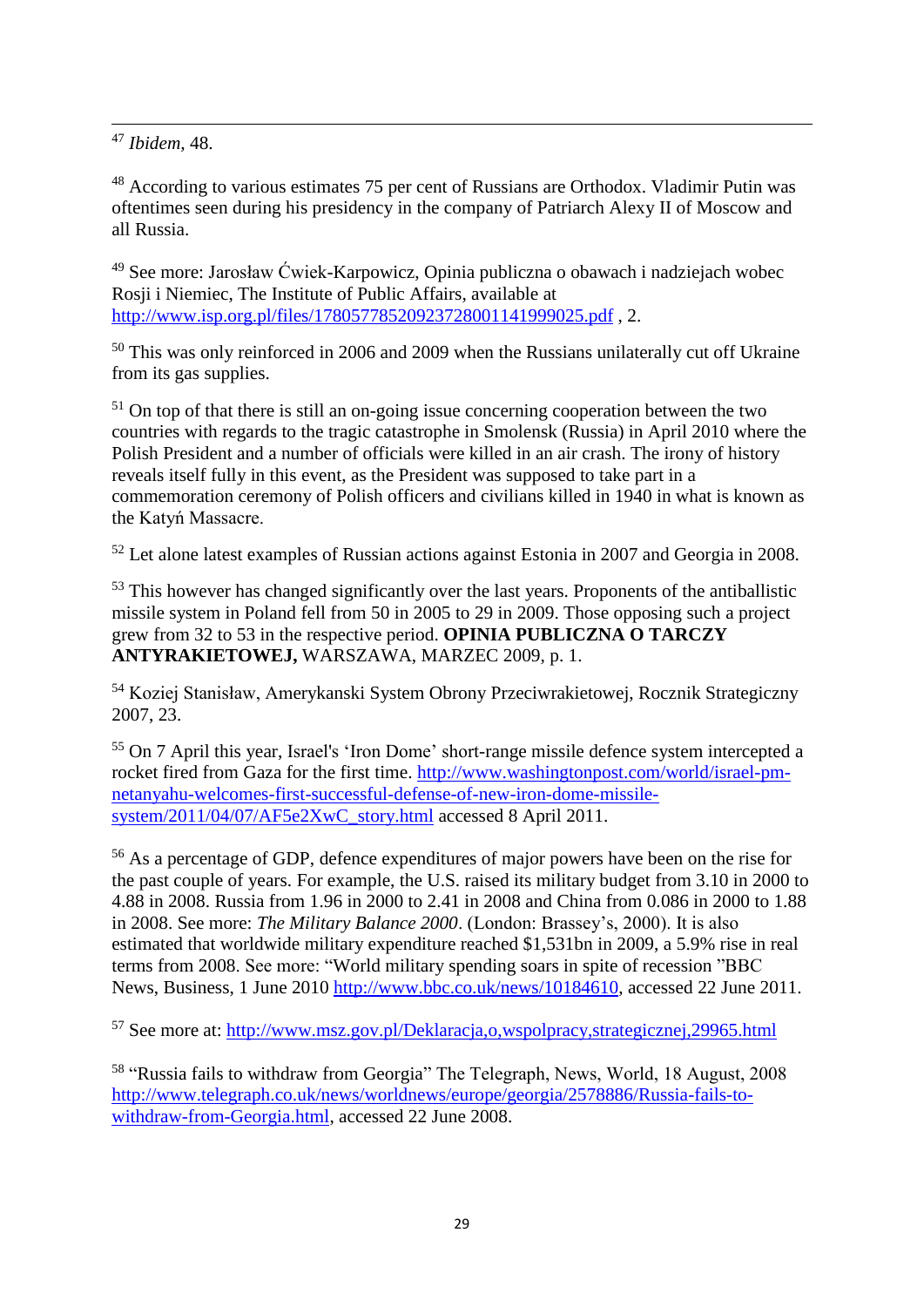1 <sup>59</sup> From the Exposé 2011 of the Minister of Foreign Affairs of the Republic of Poland: [http://www.msz.gov.pl/Expos%C3%A9,2011,41979.html,](http://www.msz.gov.pl/Expos%C3%A9,2011,41979.html) accessed 24 June, 2011.

 $60$  On the 7<sup>th</sup> of April 2011, Russia made yet another move to bring Ukraine into its orbit by offering to treat the country as a domestic consumer, cutting its gas bills and encouraging it to join the customs union between Russia, Belarus and Kazakhstan. "Russia plays gas card to keep Ukraine in its club", *EurActiv,* 8 April 2011,

[http://www.euractiv.com/en/enlargement/russia-plays-gas-card-keep-ukraine-club-news-](http://www.euractiv.com/en/enlargement/russia-plays-gas-card-keep-ukraine-club-news-503910)[503910,](http://www.euractiv.com/en/enlargement/russia-plays-gas-card-keep-ukraine-club-news-503910) accessed 24 June 2011.

 $61$  As of 2011, officials in Kiev, at least on a verbal level, emphasize the so-called 'balanced policy'. This entails forging strategic partnership with the EU and the US on the one hand and Russia on the other. See more:<http://www.president.gov.ua/en/news/19736.html>

<sup>62</sup> See more: "Medvedev says Russia-Belarus war games strengthen ties" RIANOVOSTI, Features & Opinion, 29 September 2009<http://en.rian.ru/russia/20090929/156293664.html> accessed 24 June 2011.

<sup>63</sup> Zbigniew Brzeziński, Brent Scowcroft, *America and … op. cit.,*10.

<sup>64</sup> Jacek Gajewski, "Regionalism in Poland's Defence Policy," in *Poland's Security*… *op.cit.,* 204.

<sup>65</sup> See more:

[http://www.visegradgroup.eu/main.php?folderID=941&articleID=3936&ctag=articlelist&iid](http://www.visegradgroup.eu/main.php?folderID=941&articleID=3936&ctag=articlelist&iid=1)  $=1$ 

<sup>66</sup> Andrzej Żebrowski, "A missile defence system as a guarantee of Poland's security – reality or fiction" in *Polska na Arenie Międzynarodowej – Współczesne Wyzwania*, ed. Jarosław J. Piątek, Renata Podgórzańska (Toruń: Wydawnictwo Adam Marszałek, 2009), 109.

<sup>67</sup> Parliamentary elections take place around August every four years, and the newly elected Sejm and Senat meet around October/November for their first posiedzenie.

<sup>68</sup> Podstawy programu politycznego Platformy Obywatelskiej RP Warszawa 2007. See more: [http://www.platforma.org/program/,](http://www.platforma.org/program/) accessed 27 June 2011.

69 "Stenogram z exposé premiera Donalda Tuska" Gazeta.pl wiadomości, 23 November, 2007, [http://wiadomosci.gazeta.pl/Wiadomosci/1,80708,4701279.html,](http://wiadomosci.gazeta.pl/Wiadomosci/1,80708,4701279.html) accessed 27 June 2011.

<sup>70</sup> Dbamy o Polskę. Dbamy o Polaków. – PIS. See more [http://www.pis.org.pl/article.php?id=10178,](http://www.pis.org.pl/article.php?id=10178) accessed 27 June 2011.

<sup>71</sup> Razem tworzymy lepszą przyszłość. Narodowe priorytety PSL na lata  $2007 - 2011$ . See more [http://www.psl.org.pl/upload/pdf/dokumenty/priorytety\\_1\\_.pdf,](http://www.psl.org.pl/upload/pdf/dokumenty/priorytety_1_.pdf) accessed 27 June 2011.

<sup>72</sup> "CBOS Public Opinion Research Centre, *Opinie Polaków o Tarczy Antyrakietowej*" (Warsaw, 2009), [http://www.cbos.pl/SPISKOM.POL/2009/K\\_128\\_09.PDF,accessed](http://www.cbos.pl/SPISKOM.POL/2009/K_128_09.PDF,accessed) 28 June 2011.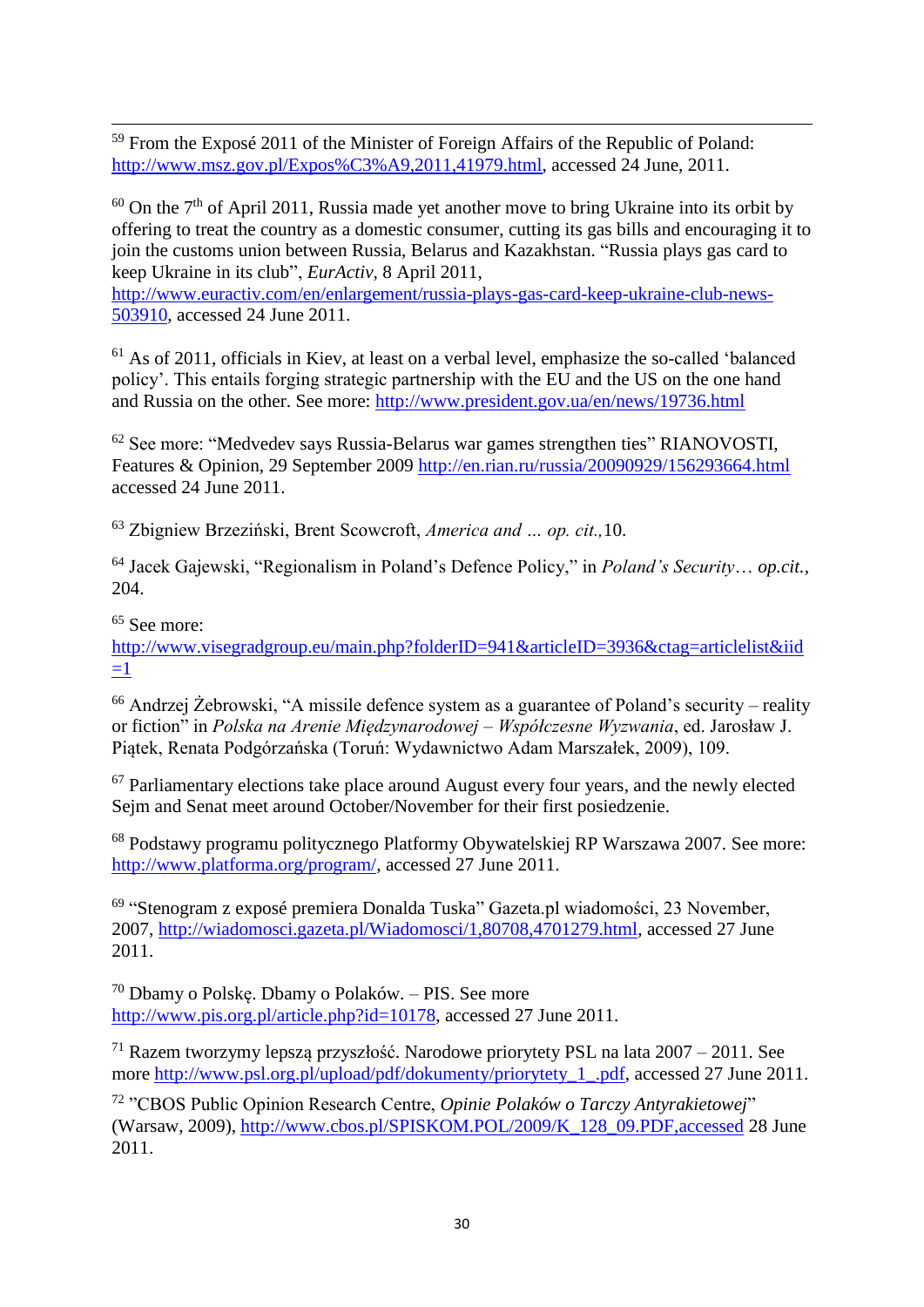1  $73$  It is a rule that Presidents of Poland enjoy the highest social trust among society, which is often explained by experts by the sole fact that they are the most known politicians in the country. That in turn testifies to popularity/esteem of the President's Office rather than a particular person that happens to be holding it at the time of survey. [http://wpolityce.pl/view/8919/Kolejny\\_sondaz\\_zaufania\\_dla\\_politykow\\_\\_Grzegorz\\_Napieral](http://wpolityce.pl/view/8919/Kolejny_sondaz_zaufania_dla_politykow__Grzegorz_Napieralski_znow_wyprzedza_Donalda_Tuska__Premier_ex_aequo_z_Ryszardem_Kaliszem.html)

ski znow wyprzedza Donalda Tuska Premier ex aequo z Ryszardem Kaliszem.html, accessed 28 June 2011.

 $74$  According to survey conveyed at the beginning of 2010, Sikorski enjoys the highest support among his colleagues within the Civic Platform party. A lot can change, since the next presidential election will take place in 2015.

[http://sondaz.blogspot.com/2010/01/radosaw-sikorski-prezydentem.html,](http://sondaz.blogspot.com/2010/01/radosaw-sikorski-prezydentem.html) accessed 28 June, 2011.

 $75$  It said there would be four annual rotations of aircraft and trainers, two of them involving F-16 fighters, with the first rotation of aircraft taking place in 2013. See more at: [http://www.brahmand.com/news/Poland-US-strike-deal-on-air-force-](http://www.brahmand.com/news/Poland-US-strike-deal-on-air-force-deployment/7293/3/13.html)

[deployment/7293/3/13.html,](http://www.brahmand.com/news/Poland-US-strike-deal-on-air-force-deployment/7293/3/13.html) accessed 28 June 2011. Also: "US to station F16 jets in Poland" The Telegraph, News, World, 10 May 2011,

[http://www.telegraph.co.uk/news/worldnews/europe/poland/8503910/US-to-station-F16-jets](http://www.telegraph.co.uk/news/worldnews/europe/poland/8503910/US-to-station-F16-jets-in-Poland.html)[in-Poland.html,](http://www.telegraph.co.uk/news/worldnews/europe/poland/8503910/US-to-station-F16-jets-in-Poland.html) accessed 28 June 2011.

<sup>76</sup> See more:

[http://wpolityce.pl/view/8919/Kolejny\\_sondaz\\_zaufania\\_dla\\_politykow\\_\\_Grzegorz\\_Napieral](http://wpolityce.pl/view/8919/Kolejny_sondaz_zaufania_dla_politykow__Grzegorz_Napieralski_znow_wyprzedza_Donalda_Tuska__Premier_ex_aequo_z_Ryszardem_Kaliszem.html) [ski\\_znow\\_wyprzedza\\_Donalda\\_Tuska\\_\\_Premier\\_ex\\_aequo\\_z\\_Ryszardem\\_Kaliszem.html,](http://wpolityce.pl/view/8919/Kolejny_sondaz_zaufania_dla_politykow__Grzegorz_Napieralski_znow_wyprzedza_Donalda_Tuska__Premier_ex_aequo_z_Ryszardem_Kaliszem.html) accessed 28 June 2011.

<sup>77</sup> "Romania 'to host US missile shield'" BBC News, [http://news.bbc.co.uk/2/hi/europe/8498504.stm,](http://news.bbc.co.uk/2/hi/europe/8498504.stm) accessed 10 September 2011.

<sup>78</sup> "Bulgaria to Host Elements of NATO Missile Defense if Turkey Refuses" novinite.com, Politics, Defense, [http://www.novinite.com/view\\_news.php?id=129613,](http://www.novinite.com/view_news.php?id=129613) 16 September 2011. <sup>79</sup> George Friedman, *The Next 100 Years: A forecast for the 21st century.* (New York: Doubleday, 2009) 71.

<sup>80</sup> Hence the strong emphasis that Poland put during the negotiations leading up to the New Strategic Concept of NATO (Active Engagement, Modern Defence) to reassert article 5 of the Washington Treaty. Poland is also satisfied with the integration of the US Missile Defense System into NATO system covering all its members and their populations. See more: [http://www.nato.int/cps/en/natolive/official\\_texts\\_68580.htm,](http://www.nato.int/cps/en/natolive/official_texts_68580.htm) accessed 16 September 2011.